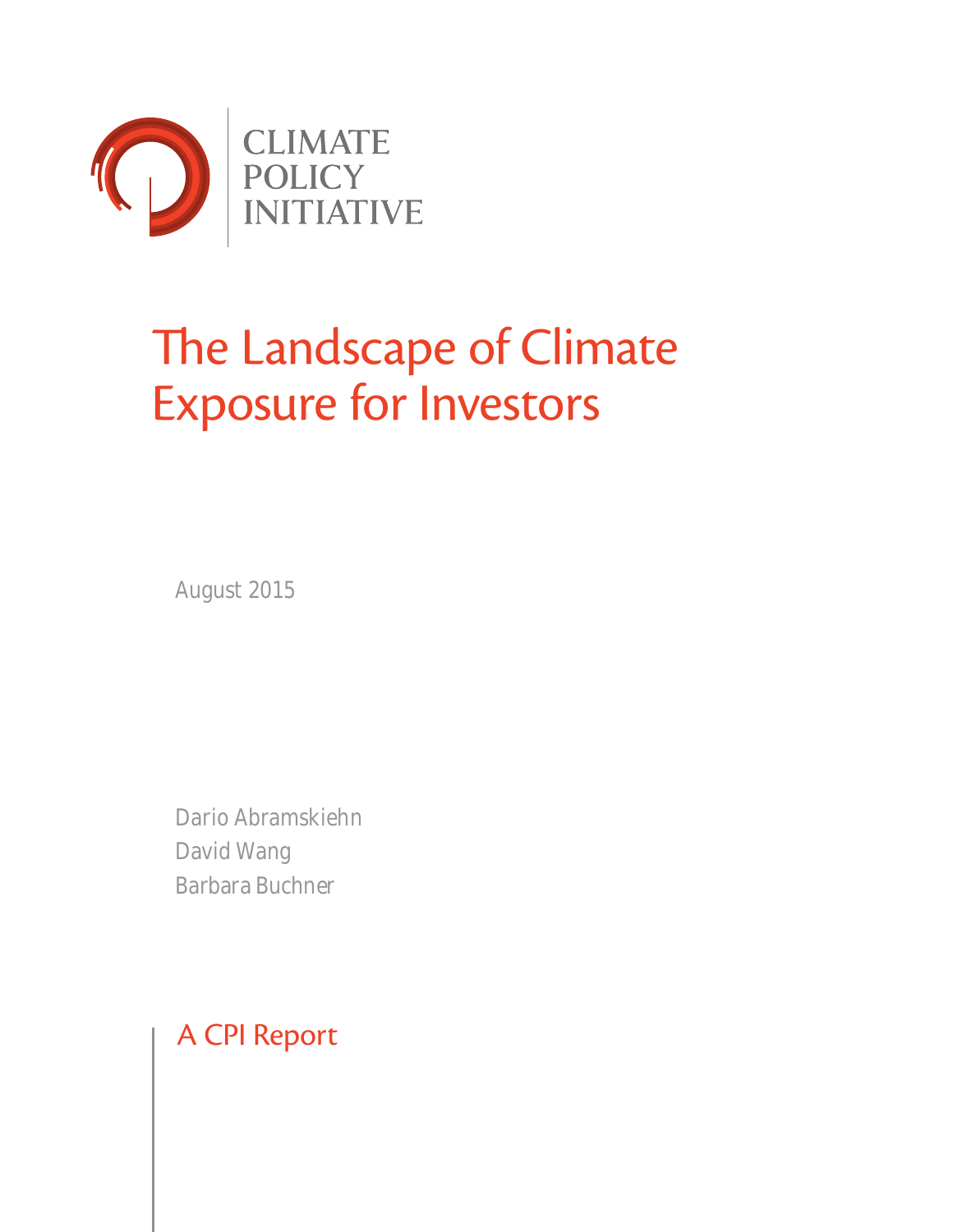| <b>Descriptors</b> |                                                                                                                                                                                   |                               |  |
|--------------------|-----------------------------------------------------------------------------------------------------------------------------------------------------------------------------------|-------------------------------|--|
| Sector             | Finance                                                                                                                                                                           |                               |  |
| Regions            | Global<br>Climate Exposure; Climate Risk; Environmental, Social, and Governance (ESG) Investing; Impact<br>Investing; Socially Responsible Investing (SRI); Green Bonds; YieldCos |                               |  |
| Keywords           |                                                                                                                                                                                   |                               |  |
| Contact            | Dario Abramskiehn                                                                                                                                                                 | dario.abramskiehn@cpisf.org   |  |
|                    | David Wang                                                                                                                                                                        | david.wang@cpisf.org          |  |
|                    | Barbara Buchner                                                                                                                                                                   | barbara.buchner@cpivenice.org |  |

### **About CPI**

Climate Policy Initiative is a team of analysts and advisors that works to improve the most important energy and land use policies around the world, with a particular focus on finance. An independent organization supported in part by a grant from the Open Society Foundations, CPI works in places that provide the most potential for policy impact including Brazil, China, Europe, India, Indonesia, and the United States.

Our work helps nations grow while addressing increasingly scarce resources and climate risk. This is a complex challenge in which policy plays a crucial role.

Copyright © 2015 Climate Policy Initiative [www.climatepolicyinitiative.org](http://www.climatepolicyinitiative.org )

All rights reserved. CPI welcomes the use of its material for noncommercial purposes, such as policy discussions or educational activities, under a Creative Commons Attribution-NonCommercial-ShareAlike 3.0 Unported License. For commercial use, please contact admin@cpisf.org.

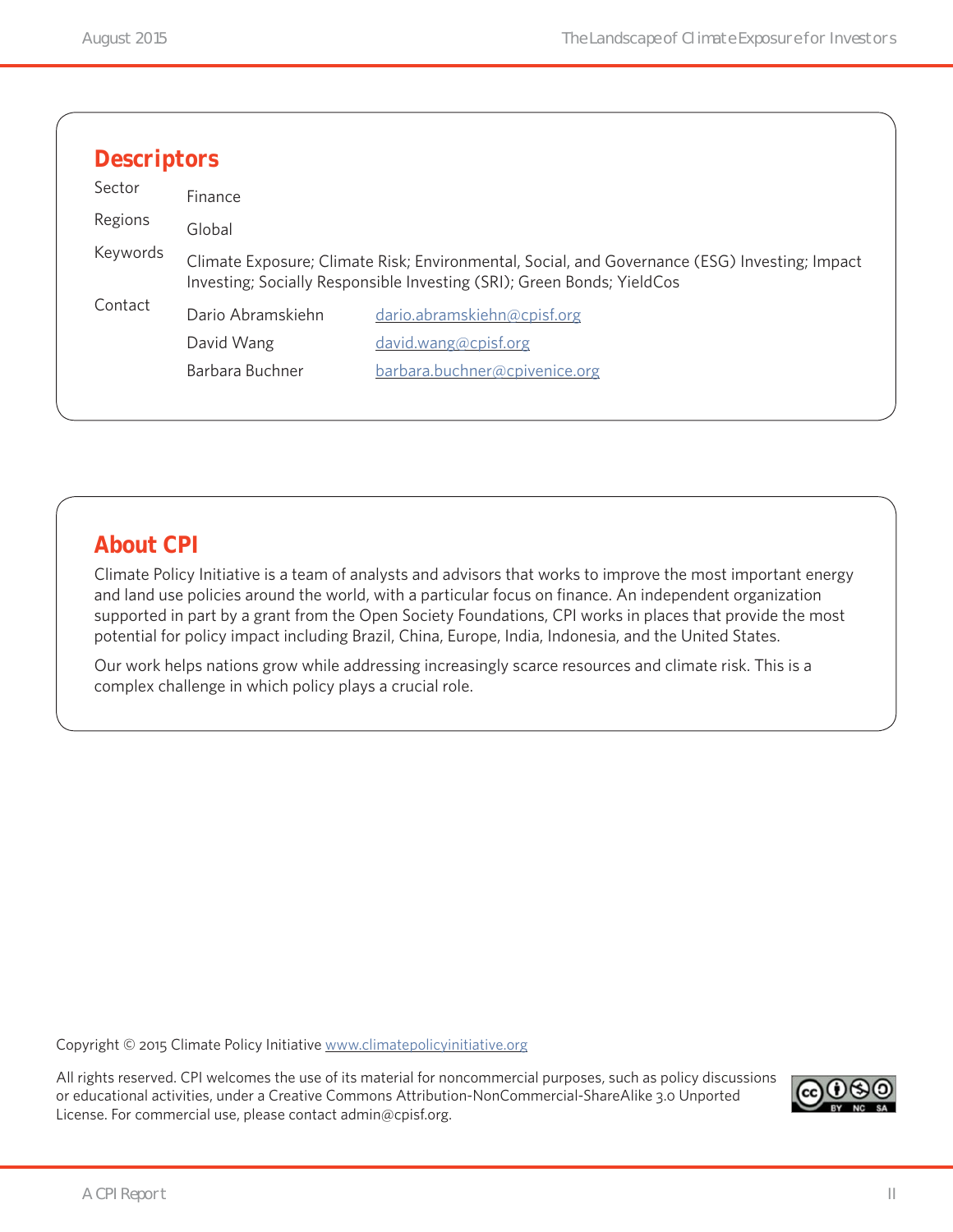### **Acknowledgements**

The authors of this publication would like to thank our partners at the Steyer-Taylor Center for Energy Policy and Finance at Stanford University – Alicia Seiger, Nicole Schuetz, Donna Bebb, and Stefan Heck. Their thoughtful guidance and collaboration have been invaluable throughout this project.

We thank the following professionals for their collaboration and input: David Hood and Will Morgan (Sonen Capital); Barbara Pomfret and Lee O'Dwyer (Bloomberg); James Hulse (Carbon Disclosure Project (CDP)); Doug Cogan and Tom Kuh (MSCI); Rob Day (Black Coral Capital); Gabriel Thoumi (Calvert Investments); Bob Litterman (Kepos Capital and World Wildlife Fund); Jenna Nicholas (Divest-Invest); Divya Mankikar (TruCost); Curtis Probst (Rocky Mountain Institute (RMI)); Jane Ambachtsheer and Jillian Reid (Mercer); Michelle Edkins (BlackRock); Colin le Duc (Generation Investment Management); Katie Schmitz Eulitt (Sustainability Accounting Standards Board (SASB)); Mark Fulton (Energy Transition Advisors); Sarah Stein (Hall Capital); Nancy White (TomKat Charitable Trust); Ashby Monk (Stanford Global Projects Center and University of California Office of the Chief Investment Officer); Danyelle Guyatt (the 2˚ Investing Initiative (2DII)); and Chris Fox, Lindsey White, and Monika Freyman (Ceres).

We extend our sincere thanks to fellow CPI collaborators Jessica Brown, Donovan Escalante, Gianleo Frisari, and Padraig Oliver for their expertise and tremendous hard work in support of this project.

Finally, we thank our communications team – Ruby Barclay, Maggie Young, Elysha Rom-Povolo, and Tim Varga – for their helpful feedback, graphics, and thoughtful insights.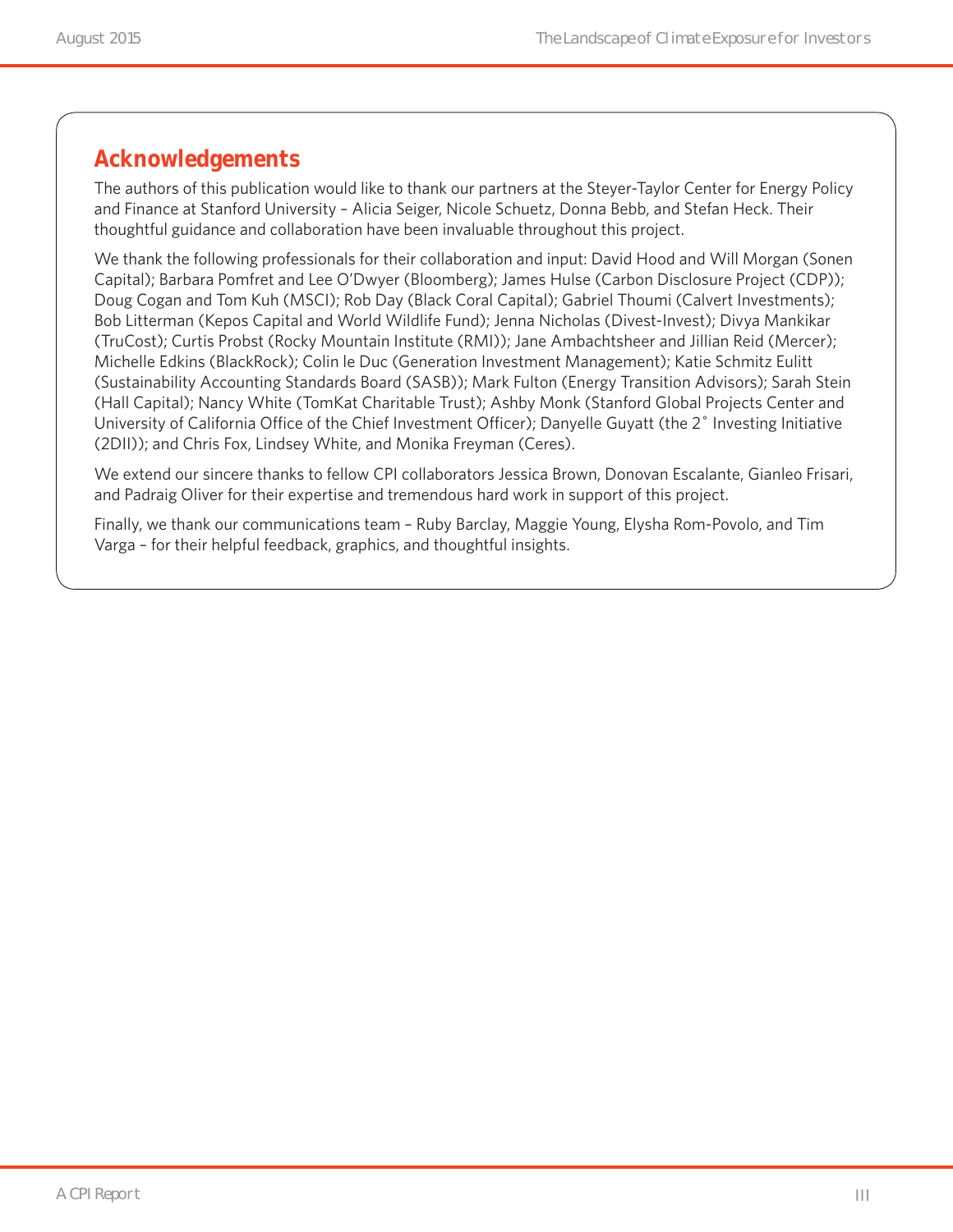### **Executive Summary**

Climate change has financial implications for investors – presenting significant portfolio risks as well as new market opportunities. However, this landscape of climate exposure for investors is often not well-understood, and its consequences are rarely reflected in how we assess the performance of companies and funds. The lack of common definitions and common taxonomies used to describe and orient climate-relevant concepts in the investment landscape often adds to the confusion. It can also be challenging to differentiate climate-related investment choices that are significant, from those that are marketed as "green" but lack substance.

This is problematic for two major reasons: First, investors and others are exposed to significant financial risks associated with climate change that are not being properly assessed or managed. These unaddressed risks can hurt investment portfolios as well as our overall financial system, and often mean that markets are not properly recognizing the cleanest or most efficient companies.

Second, much of the world's long-term capital that is needed to put the world on a low-carbon, climateresilient pathway has not been allocated to these types of investments. This means that investors are not able to take advantage of many opportunities associated with climate exposure that would also allocate significant capital towards the fight against climate change.

> *Climate change presents both significant portfolio risks and new market opportunities to investors.*

**Environmental, social, and governance (ESG) data contains essential information to enable investors to manage climate-related risks, and a number of data tools and financial products have emerged that seek to help investors utilize it.** 

However, there are some inherent challenges. ESG data is often voluntarily disclosed through a patchwork of different organizations and actors. It varies significantly in the quality, quantity, and rigor of disclosed information. This variation in ESG data between companies in the same industry, across industries, and throughout the capital stack can make it difficult for investors to account for climate exposure across entire portfolios.

#### **This paper explores the landscape of climate exposure and examines the strengths as well as some of the current limitations of ESG data, tools, and financial products.**

**ESG data tools** aggregate ESG data, research, and analysis for investors, allowing them to identify climate exposure in their portfolios today. However, these tools emphasize climate risks over climate opportunities, and are limited by the quality of the underlying ESG data. Nonetheless, these tools represent an important start.

**ESG index products** help investors actually manage these risks or pursue opportunities; however, these have their own challenges. Exclusionary (or "divestment") indexes are often more effective as political or moral statements than as a means of managing complex climate risk or attempting to influence the cost of capital for fossil fuels. Non-exclusionary indexes (which underweight low-ESG performers) and thematic indexes (which emphasize "green" investments) may be slightly more nuanced tools. However, they often don't provide the levels of transparency needed for investors who are serious about either managing climate risk or pursuing opportunities in areas like renewable energy or alternative fuels.

Emerging **green financial products** like green bonds and YieldCos have the potential to be important vehicles for climate-related investments in the future. However, green bonds today lack a universal definition of "green" criteria and aren't necessarily raising new financing for climate action. Current YieldCos, in turn, are often focused on growth and may not meet the needs of institutional investors.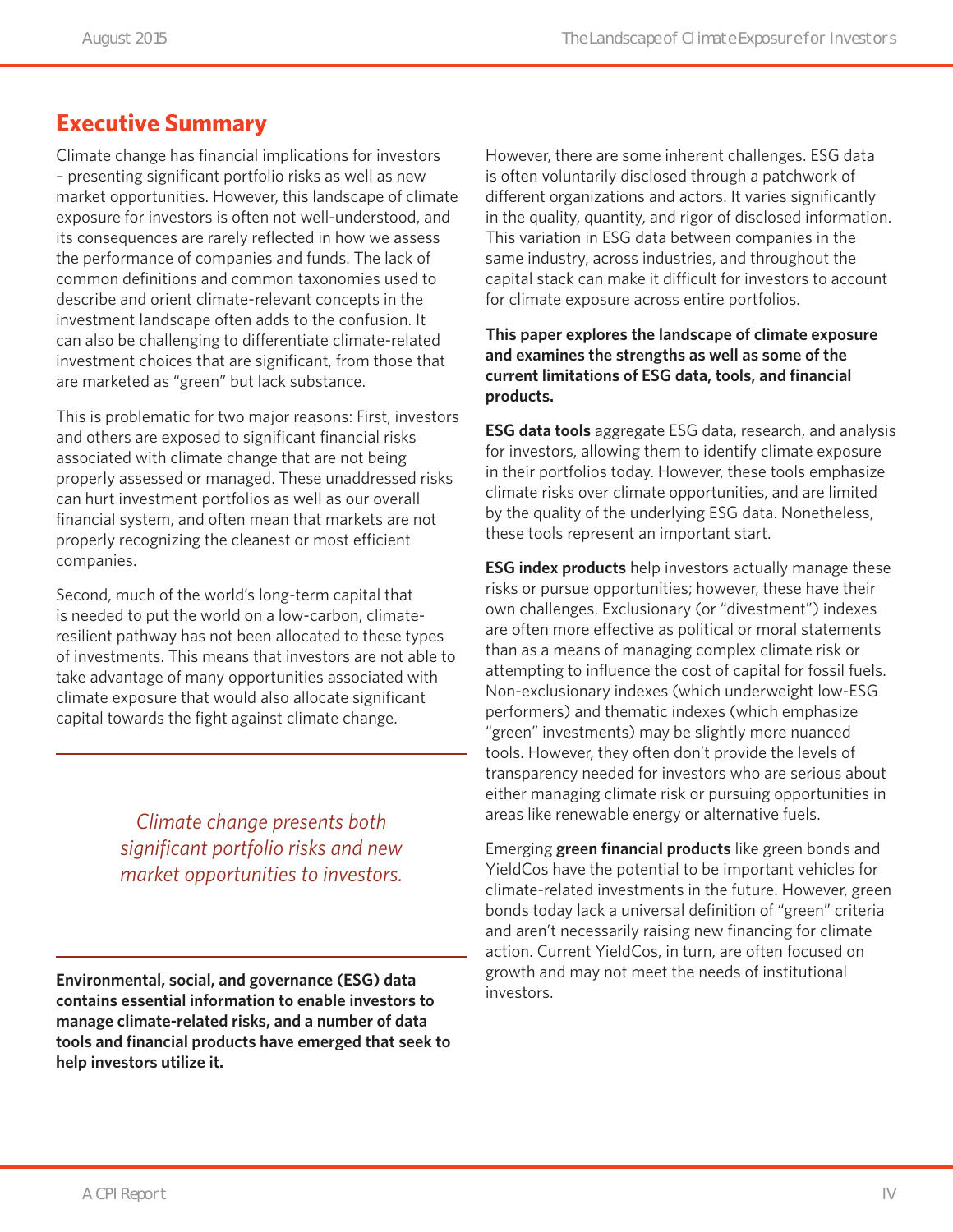*A growing spectrum of ESG data, tools, and financial products can help manage climate exposure, but there are some limitations.* 

The landscape of climate exposure consists of a number of actors, ranging from companies and investors to regulators, disclosure advocates, ESG tool providers and others. All will continue to play important roles in improving this space. To achieve improvement, we suggest the following:

• **Standard-setting organizations, disclosure initiatives, and investors can lead the way on greater disclosure from companies.** Ultimately, standardized ESG disclosure within corporate reporting processes needs to become a necessary underpinning for standard investment analysis. Mandatory disclosure for public companies – through financial regulators, exchanges, or intermediaries, and covering a range of asset classes – would afford investors more comprehensive information and greater comparability across industries, improving the

added value of tools and products to manage climate exposure.

- **Investors and regulators can continue mainstreaming ESG investment.** Integrating ESG metrics into investment decisions can add portfolio value today, while also helping the ESG investment sphere to grow and mature.
- **Financial product and service providers can work with investors to create new financial vehicles for green investments and improve existing ones.** ESG-inclined indexes, green bonds, and YieldCos remain a promising start, and all are increasing in their sophistication, disclosure, and investment oversight. Nonetheless, additional green investment vehicles that improve upon current limitations are likely to be important assets for investors managing increasingly complex climate-related risks and pursuing greater climate opportunities, over time.
- **Investors can share best practices for minimizing climate risks and maximizing climate opportunities.** Effective management of climate exposure will require knowledge-sharing on the best ways to minimize climate risks and maximize climate-related opportunities, across asset classes, investors, and geographies. A dialogue of like-minded investors who are willing to engage in an interactive process of evaluating portfolios on a regular basis could provide an important start.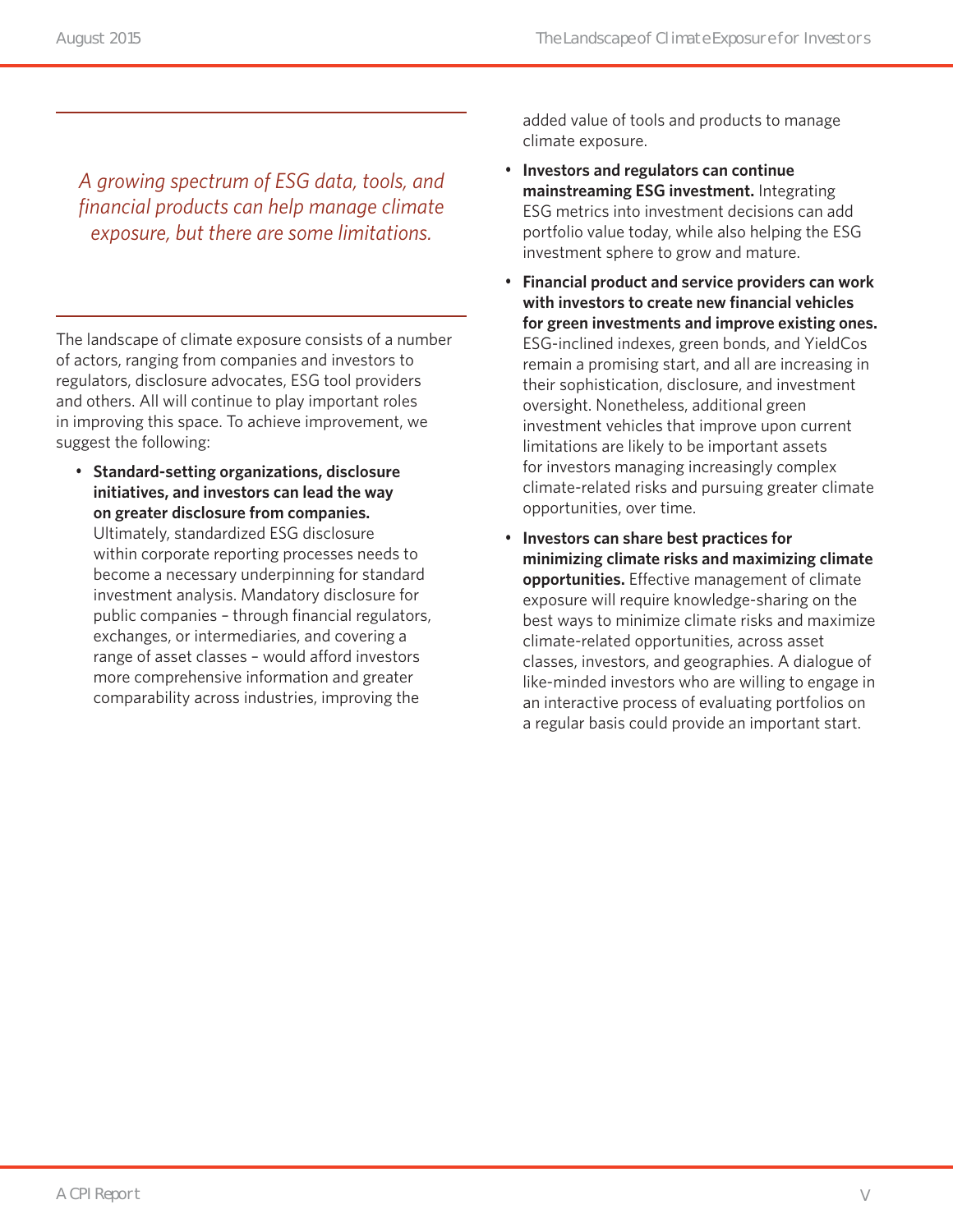# **Contents**

| 1. |                 | <b>INTRODUCTION</b>                                                 | 1              |
|----|-----------------|---------------------------------------------------------------------|----------------|
| 2. |                 | <b>CLIMATE EXPOSURE</b>                                             | $\overline{2}$ |
|    | 2.1             | FINANCIAL IMPLICATIONS OF CLIMATE EXPOSURE FOR INVESTORS            | $\overline{2}$ |
|    | 2.2             | <b>CHALLENGES OF MANAGING CLIMATE EXPOSURE</b>                      | $\overline{2}$ |
|    | 2.3             | FRAMEWORK FOR MANAGING CLIMATE EXPOSURE                             | 3              |
| 3. |                 | <b>MANAGING CLIMATE EXPOSURE THROUGH ESG DATA AND TOOLS</b>         | 5              |
|    | 3.1             | ESG DATA AND INVESTMENT DECISIONS                                   | 5              |
|    | 3.2             | ESG DATA SOURCES AND ACTORS                                         | 5              |
|    | 3.3             | <b>ESG DATA TOOLS</b>                                               | 8              |
| 4. |                 | <b>FINANCIAL PRODUCTS</b>                                           | 10             |
|    | 4.1             | <b>ESG FINANCIAL PRODUCTS: INDEXES</b>                              | 10             |
|    |                 | Exclusionary indexes<br>4.1.1                                       | 10             |
|    |                 | Non-Exclusionary indexes<br>4.1.2                                   | 11             |
|    |                 | Thematic indexes<br>4.1.3                                           | 11             |
|    | 4.2             | FINANCIAL PRODUCTS: ALTERNATIVE INVESTMENTS                         | 12             |
|    |                 | 4.2.1 Green bonds                                                   | 12             |
|    |                 | 4.2.2 YieldCos                                                      | 14             |
| 5. |                 | <b>CONCLUSIONS AND RECOMMENDATIONS</b>                              | 15             |
| 6. |                 | <b>REFERENCES</b>                                                   | 17             |
| 7. | <b>APPENDIX</b> |                                                                     | 19             |
|    | 7.1             | ESG TOOLS AND TOOL PROVIDERS: ADDITIONAL INFORMATION                | 19             |
|    |                 | Bloomberg's ESG toolkit<br>7.1.1                                    | 19             |
|    |                 | <b>MSCI's ESG Manager</b><br>7.1.2                                  | 20             |
|    |                 | Trucost's EBoard<br>7.1.3                                           | 20             |
|    |                 | 7.1.4 Sustainalytics                                                | 20             |
|    | 7.2             | ESG DISCLOSURE AND STANDARD-SETTING ORGANIZATIONS: MATRIX OF ACTORS | 21             |
|    | 7.3             | THEMATIC INDEXES: ADDITIONAL INFORMATION                            | 22             |
|    | 7.4             | STRANDED ASSET TOTAL RETURN SWAP                                    | 22             |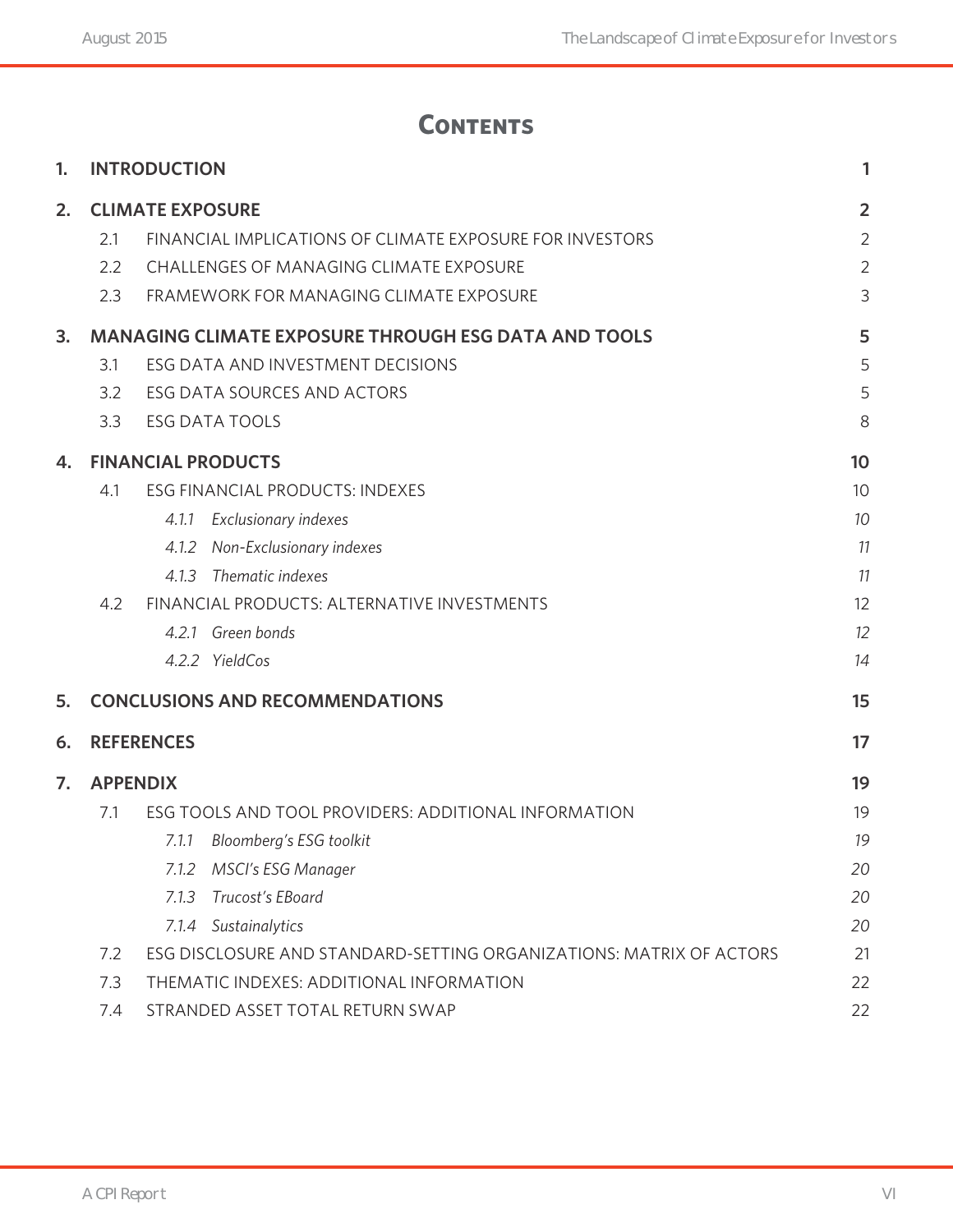### **1. Introduction**

Climate change has financial implications for investors – presenting significant portfolio risks as well as new market opportunities. However, these implications aren't universally well-understood. Assessing and managing climate-related risks and opportunities – or climate exposure – is complex and often is not incorporated into traditional financial analysis.

Tools and financial products designed to help investors account for climate exposure are proliferating, and are increasing in sophistication. Environmental, social, and governance (ESG) data underlie these tools, providing investors with information on companies' performance across environmental and other metrics relevant to climate change.

**This publication gives an overview of the landscape of climate exposure. It provides the foundational information needed to begin developing strategies for managing climate exposure**, including:

- 1. A working definition of climate exposure
- 2. An understanding of the underlying ESG data for measuring and managing climate exposure, as well as the actors involved
- 3. Examples of the ESG tools and financial products available for managing these risks, and an assessment of their strengths and current limitations

With generous assistance from the Steyer-Taylor Center for Energy Policy and Finance at Stanford, we aggregated climate exposure information through:

- 1. Twenty-two interviews with ESG investment and industry professionals<sup>1</sup>
- 2. First-hand experience using four ESG tool suites (from Bloomberg, TruCost, MSCI, and Sustainalytics)
- 3. Explorations of existing ESG- and climate-relevant financial products
- 4. An extensive literature review

The paper is structured as follows. **Section 2** explores what climate exposure is, why it matters, why it's challenging to manage, who the relevant actors are, and where ESG data comes from. **Section 3** explores ESG tools and data that are available to investors for managing climate exposure, and **Section 4** explores financial products for managing climate exposure. **Section 5** provides emerging insights into how investors and other actors can continue to improve the ESG investing space while managing climate exposure most effectively. The Appendix provides additional detail on specific tools, financial products, and ESG disclosure actors for further inquiry.

Interviews included impact investors, asset managers, advisors, consultants, ESG tool providers, family offices, philanthropies, endowments, disclosure advocates, standard-setting organizations, research organizations, and others.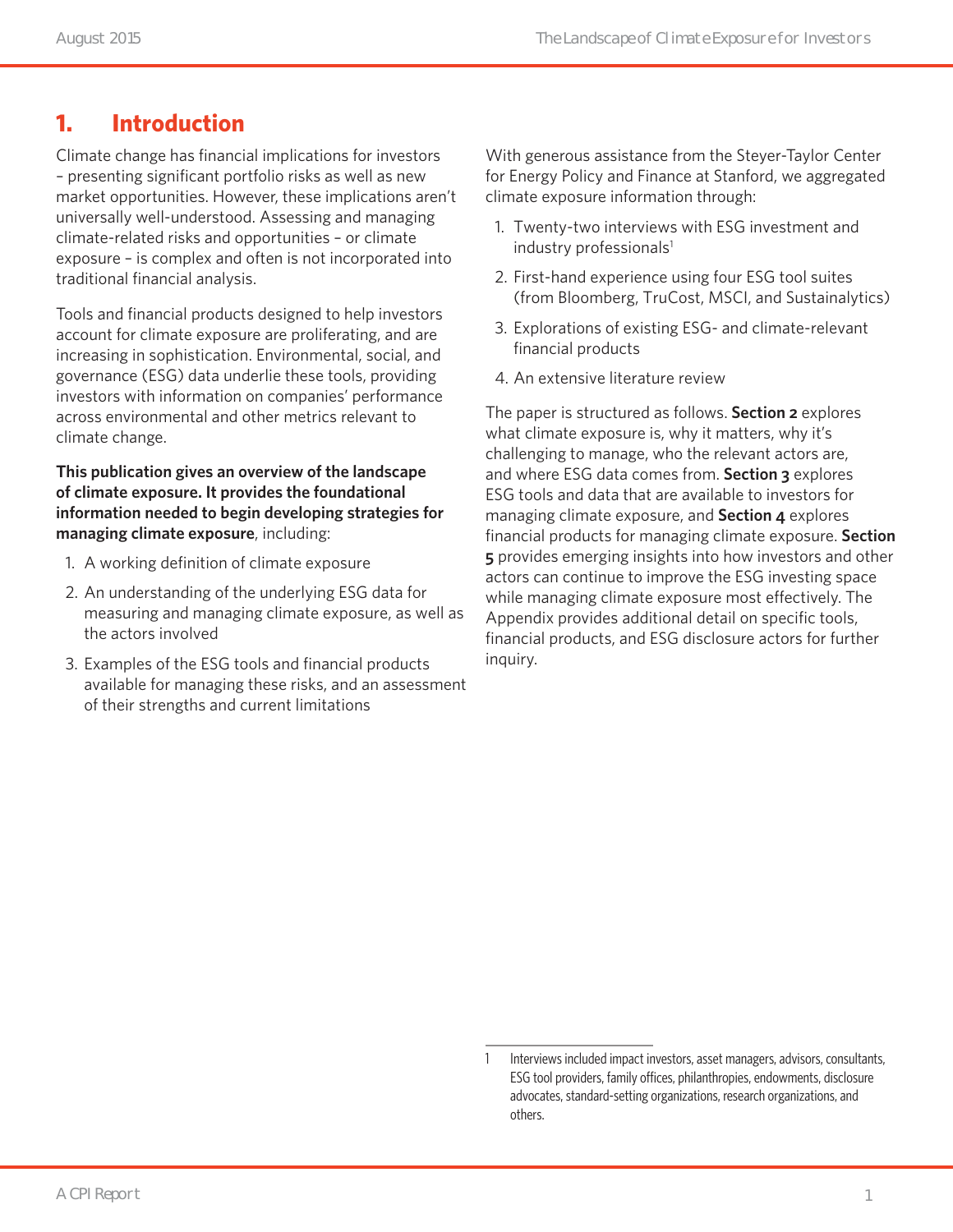# **2. Climate Exposure**

**Climate exposure is defined as the potential gains or losses in an investor's portfolio due to climate change.** It encapsulates both climate-related financial risks as well as opportunities. Though climate exposure has many components, it can be divided into three broad subcategories:

- **Policy and legal exposure:** The financial effects of policies designed to mitigate climate change (e.g., carbon pricing schemes) or policies designed to adapt to it (e.g., water management infrastructure and rationing) (Burton, Diringer, and Smith 2006); or litigation or adjudication related to climate change (*Massachusetts v. Environmental Protection Agency* 2007; Guyatt et al. 2011).
- **Physical and ecological exposure:** The financial implications of changes to earth's ecosystems. For example: the costs of shorter and warmer winters on the ski industry (Bebb 2015); the financial impacts of hotter weather on agricultural yields; or the economic consequences of severe weather/climatic events (e.g., Hurricane Sandy) that disrupt human economic activity.
- **Market and economic exposure:** Human responses to the aforementioned policy and ecological changes that will reshape businesses, industries, economies, and markets (e.g., growth in clean energy technologies that threaten the fossil fuel industry) (Guyatt et al. 2011).

These three types of exposure are not mutually exclusive and can influence one another.

### **2.1 Financial implications of climate exposure for investors**

Investors face climate exposure throughout their portfolios. Climate change will have widespread effects on the value of financial assets (Guyatt et al. 2011). For example:

• **Compliance costs** associated with particular laws or policies related to climate mitigation or adaptation efforts, such as higher Corporate Average Fuel Economy (CAFE) standards in the United States

- Potentially **higher energy prices** associated with pricing carbon or constraining use of fossil fuels in the future
- Risk of **stranded assets** from policy and energy price changes – for example, coal mines or oil sands that become impractical for development under a future carbon pricing regime
- **Changing agriculture and commodity prices** as a result of changes in weather, growing seasons, and ecosystems.
- **Scarcity of essential resources** which could threaten many existing businesses and industries – for example, beverage companies that are vulnerable to water scarcity
- **Disruptions in existing supply chains** as a result of changing weather patterns or resource scarcity – for example, warmer and more acidic oceans decreasing global fish production
- Potential **damage to infrastructure and other assets** from severe weather and sea level rise

### **2.2 Challenges of managing climate exposure**

**Despite significant financial implications for investors, climate exposure is often not incorporated into financial analysis because of challenges in assessing and managing it.** 

One key challenge is that timelines for mitigating risk are misaligned between financial markets and climate change. Investors are often more concerned with shortterm risks. In our interviews with industry stakeholders, many interviewees said that the longest period over which typical investors manage risks is about three to five years.

Longer-term risks are occasionally taken into account, but they are generally less of a concern – particularly with relatively liquid investments – whereas the risks associated with climate change will continue to emerge over many decades and even centuries. **Figure 1** illustrates this profound misalignment, which can make climate exposure particularly difficult to manage.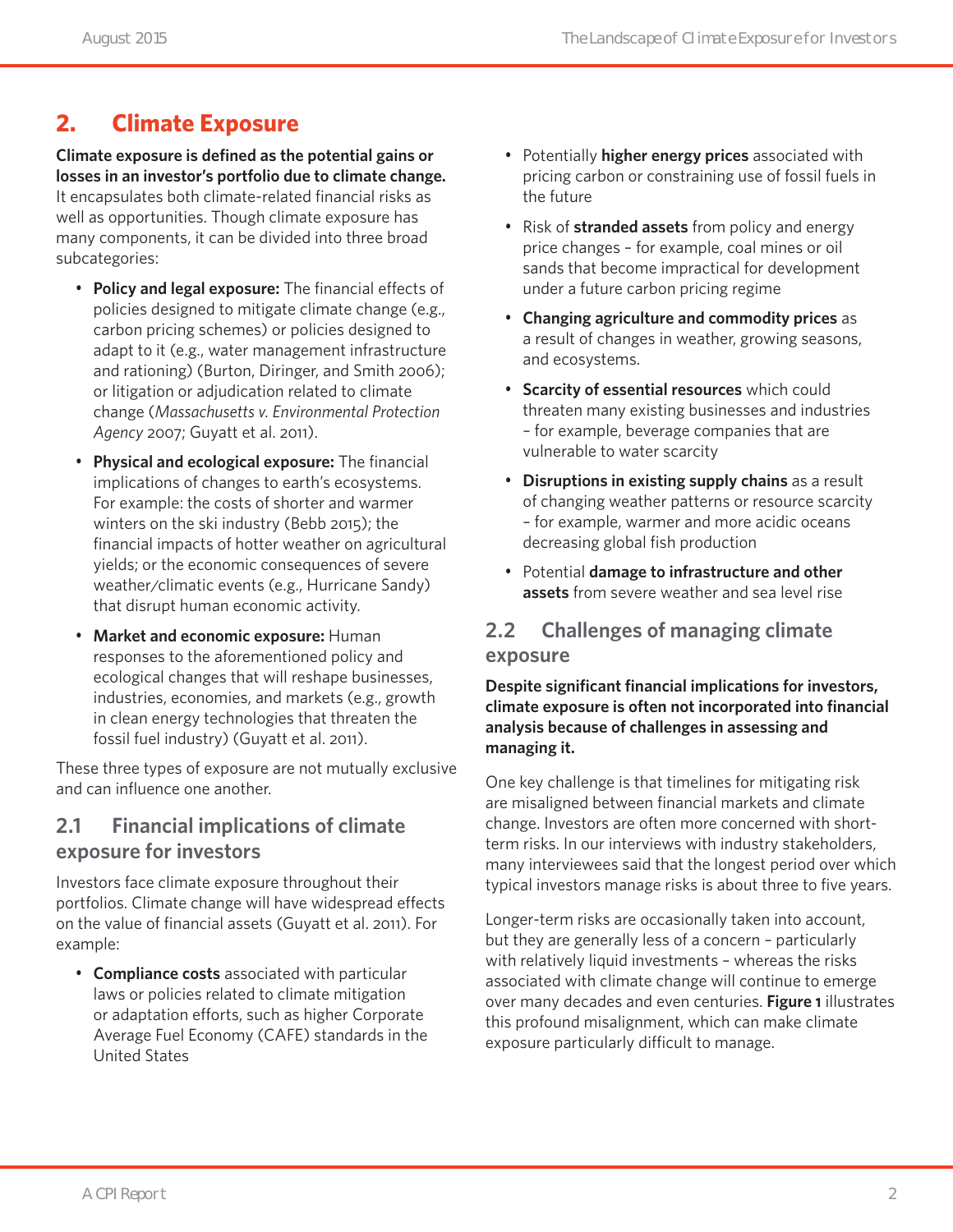

Figure 1: Emissions pathways and global temperature scenarios overlaid with physical and ecological impacts, policy and legal mitigation efforts, and investment risk management horizons

Adapted from Fuss et al. (2014)

Our interviews also revealed a number of other important reasons why managing climate exposure can be challenging:

- It is a "definitionally-challenged, metricchallenged space" where terminology isn't universal and metrics seem preliminary.
- Lots of attention is paid to the risks of highcarbon assets and energy intensive or extractive industries, but other types of climate exposure, such as ESG thematic indexes and green bonds, are less understood and are given less scrutiny.
- Within emerging "green" asset classes, it's difficult to parse which investments significantly contribute to climate change mitigation or adaptation, and which ones do not.

These factors add to the perception that climate exposure is challenging to manage. Nonetheless, there are ways to begin developing strategies for managing it.

### **2.3 Framework for managing climate exposure**

**An ideal framework for managing climate exposure involves both assessing and minimizing climate risk** from traditional high-carbon, or "brown," investments exposed to policy, physical, and economic risks, **while also pursuing climate-related opportunities** through investments aimed at mitigating climate change (renewable energy, energy efficiency, carbon capture and sequestration, etc.) or aimed at adapting to it (infrastructure improvements, agricultural engineering, etc.).

**Figure 2** below helps conceptualize such a framework. The influencing mechanism refers to the vehicle through which investors can influence company or fund behavior as it relates to climate exposure.

**ESG data underlies this framework for managing climate exposure,** and is the primary source of information that can help investors. There is substantial research suggesting that companies and funds that score higher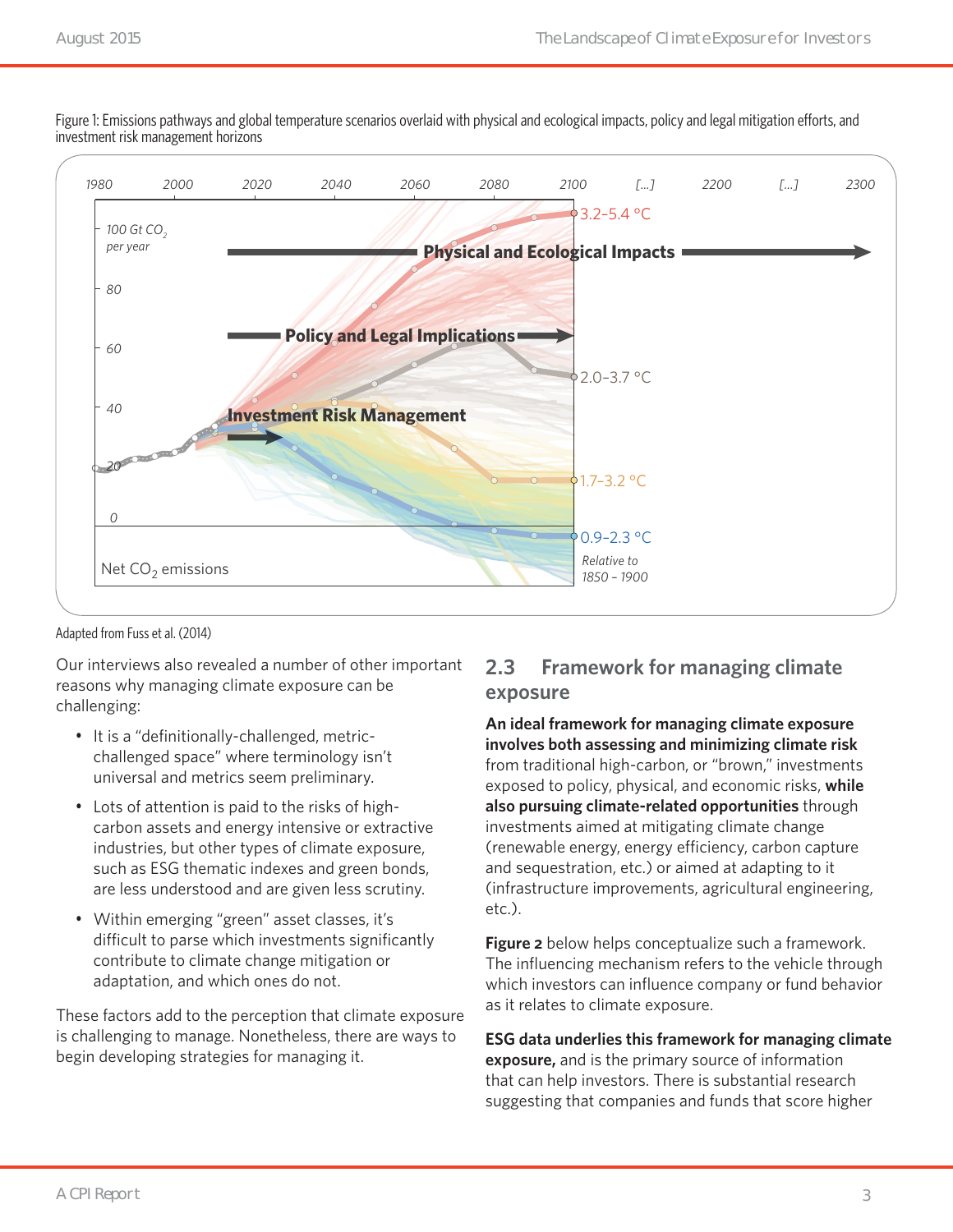across ESG metrics have better long-term financial performance than their average- and low-ESG-scoring peers (Fulton, Kahn, and Sharples 2012).

> *There is substantial research suggesting that companies and funds that score higher across ESG metrics have better long-term financial performance.*

Many investing methods that take climate exposure into account fall under the broad category of **ESG integration**, where ESG factors are considered throughout the investment process. **ESG data tools** allow investors to aggregate and compare lots of different ESG information at the company, fund, or portfolio level in a single place and often against a variety of different benchmarks. **ESG financial products** incorporate external analysis of ESG factors into traditional financial products like indexes and bonds.

**Section 3** takes a closer look at current sources of ESG data and actors involved in its disclosure and dissemination. It also explores ESG tools and assesses their strengths and current limitations.

However, **current ESG data skews towards assessing and managing portfolio risks**, more than it facilitates investments into renewable energy and agricultural resiliency.

Figure 2: Framework for managing climate risks and opportunities

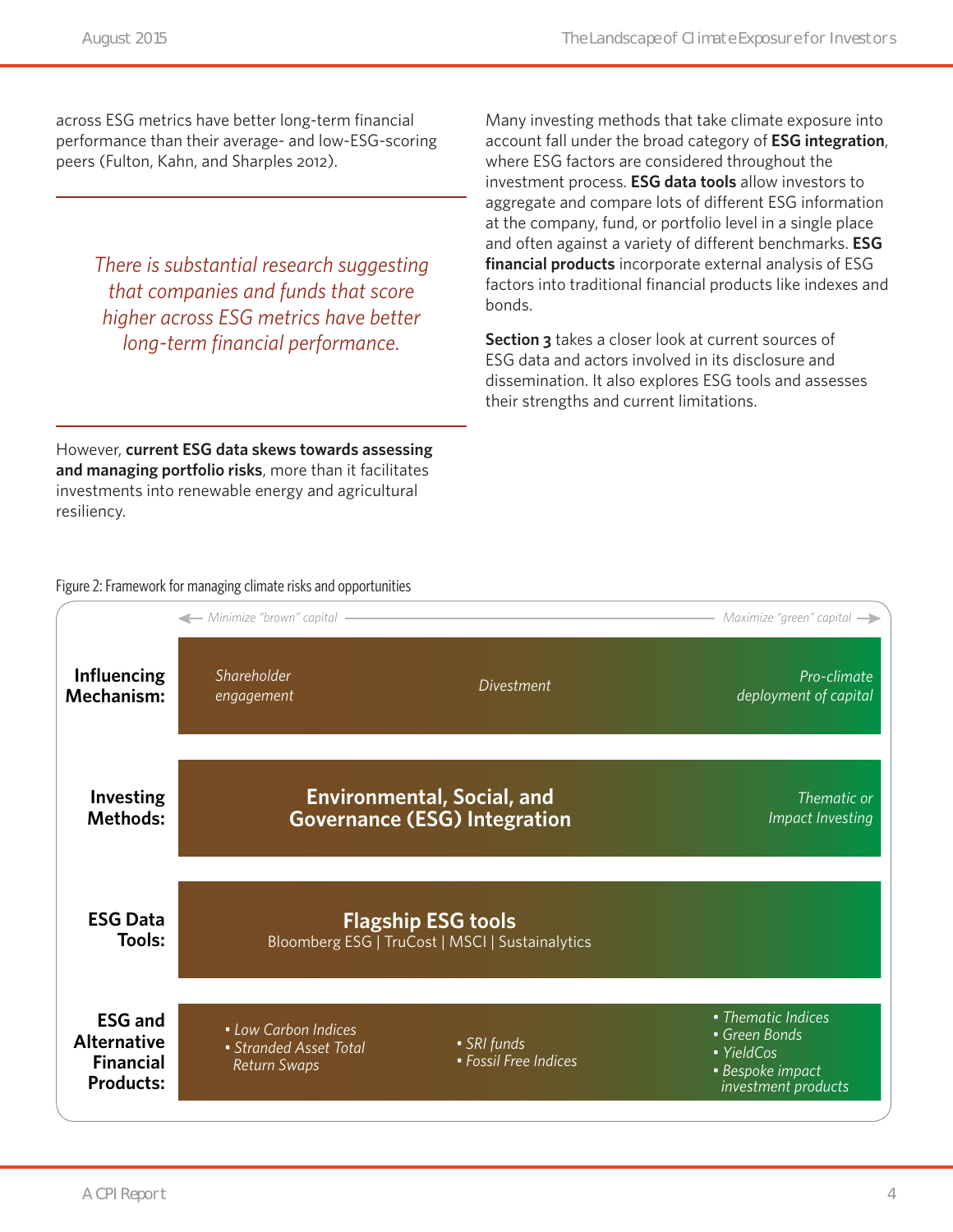# **3. Managing Climate Exposure through ESG Data and Tools**

# **3.1 ESG data and investment decisions**

Environmental, social, and governance (ESG) data is the primary source of information for investors seeking to assess and manage potential climate exposure in the context of a given company, investment, or portfolio. It covers environmental, social, and governance factors that can be used to inform investment decisions. Instead of being one particular type or source of data, it's a mix of many different kinds of data, disclosed through several different channels, to different institutions.

> *ESG data is the primary source of information for investors seeking to manage climate exposure.*

The environmental ('E') metrics within ESG are an enormous subgroup in and of themselves, covering environmental factors including:

- **Disclosure:** evaluating companies on the detail, breadth, and veracity of their disclosed environmental data
- **Emissions:** by type of greenhouse gas, by source, by greenhouse gas protocol reporting standard, per unit of revenue, emissions trading activity, amount of emissions reductions, etc.
- **Energy:** total amount of energy consumed, amounts of particular fuels consumed, energy per unit of revenue, renewable energy used, etc.
- **Waste:** amount generated, amount recycled, and amount of hazardous waste
- **Water:** amount consumed, percent reused, total discharged, etc.
- **External initiatives:** participation in sustainability initiatives (e.g., UN Global Compact, GRI, PRI, etc.)
- **Fines and litigation:** number and cost of environmental fines and/or ongoing environmental litigation
- **Operational policies:** related to energy efficiency, renewable energy, waste reduction, emissions, green buildings, packaging, etc.

Table 1 shows some areas of climate exposure and climate opportunity, and maps it to specific metrics that can be used by investors to inform investment decisions.

# **3.2 ESG data sources and actors**

**ESG data comes primarily from voluntary disclosures by companies, but also from mandatory financial disclosures to regulators.** Figure 3 provides an overview of the sources of ESG data and the actors involved.

Throughout our interviews, investors and stakeholders reiterated that ESG data adds insight into company performance and is a financially salient input into investment decisions being made today. But this incorporation of ESG metrics as an input into investment decisions – called ESG investing – is still evolving and maturing. Current ESG methodology has not been used in traditional financial analysis for very long (Fulton, Kahn, and Sharples 2012) and ESG investing is only in the early stages of being incorporated into standard CFA curricula and training processes (CFA Institute 2015; Orsagh 2011).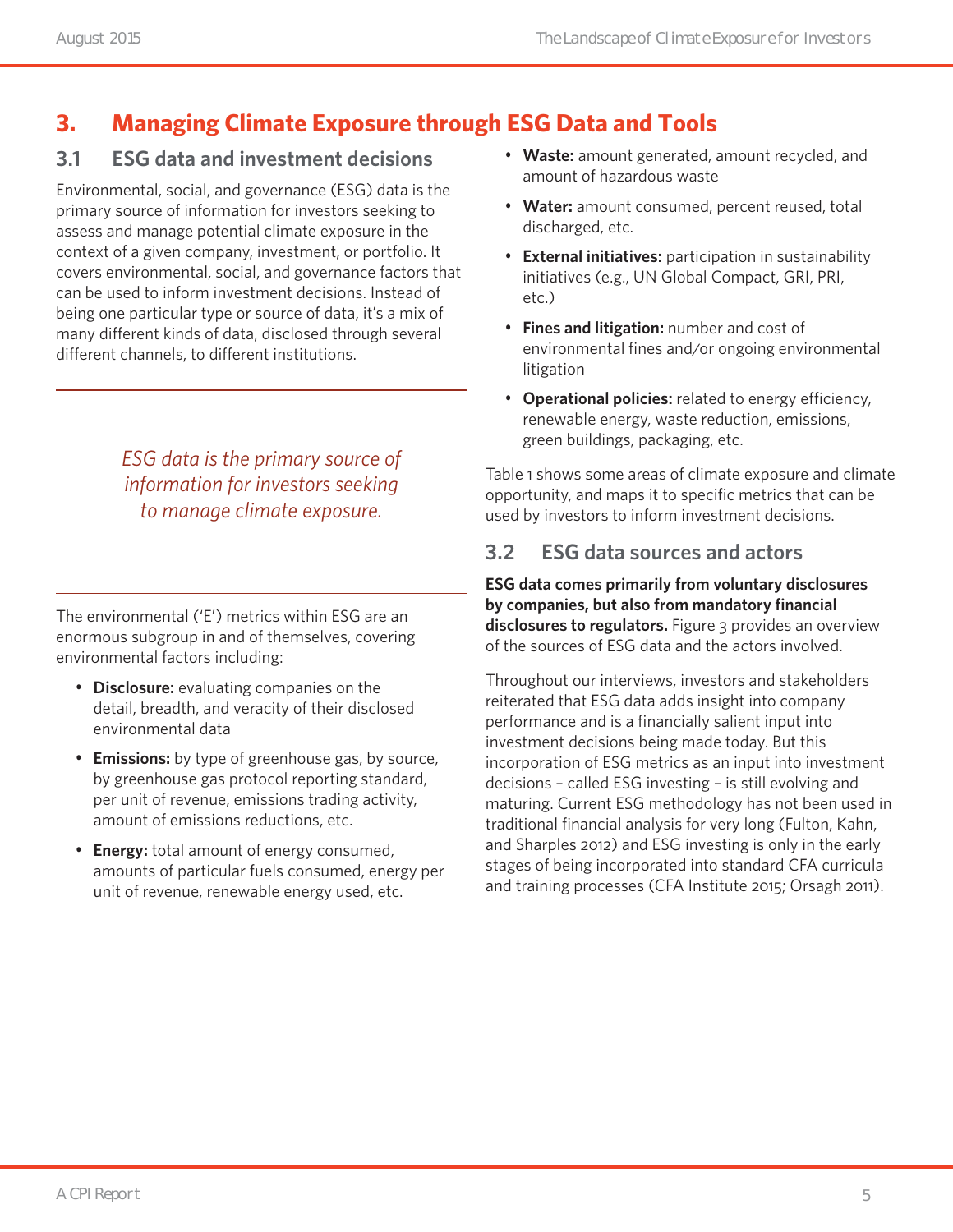#### Figure 3: The path of ESG data from companies to investors



See Appendix 7.1 - ESG tools and tool providers: additional information and Appendix 7.2 - ESG disclosure and standard-setting organizations; matrix of actors for additional information.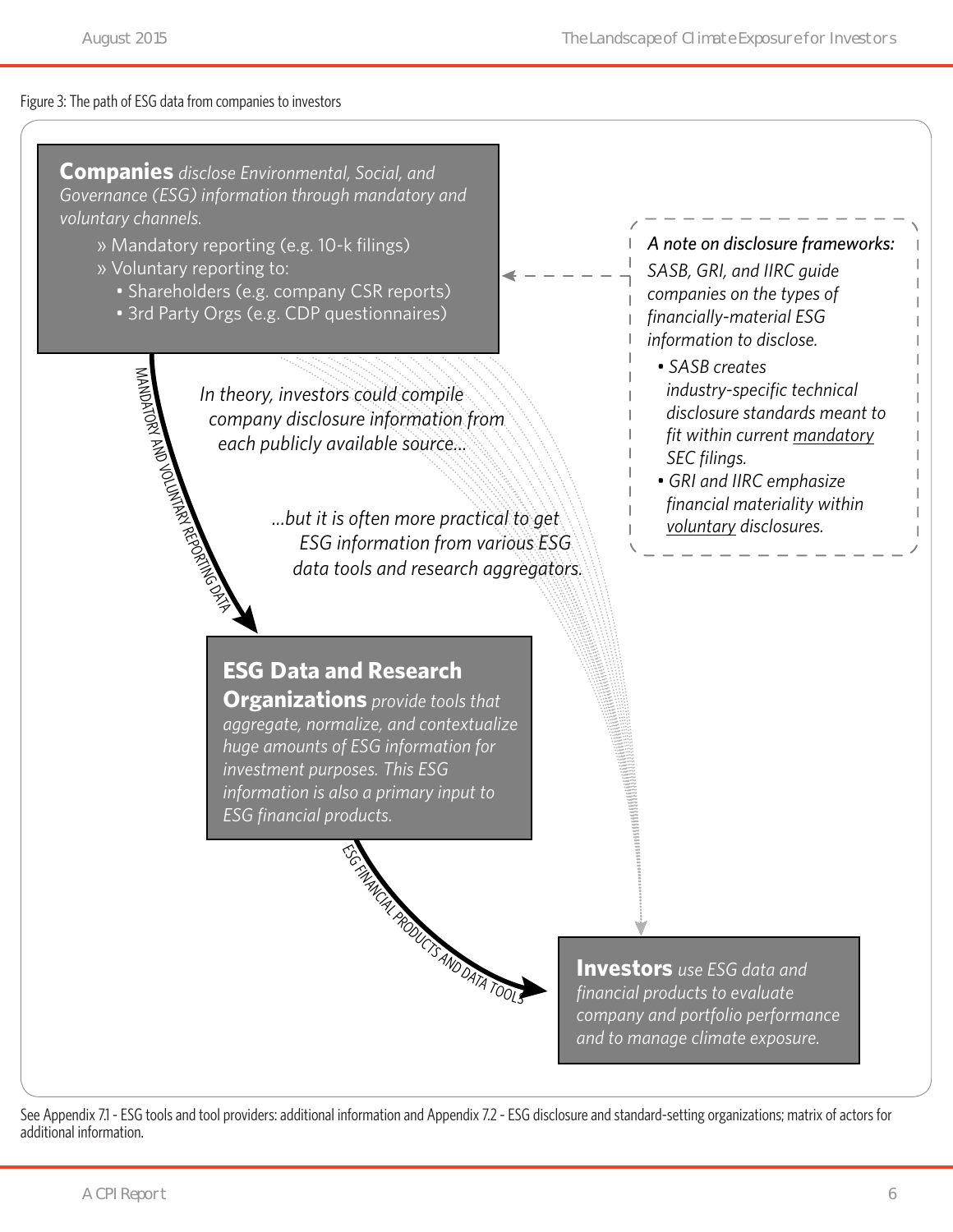#### Table 1: Examples of climate risks and opportunities and potential data needs

|                          | <b>CLIMATE</b><br><b>EXPOSURE</b>               | <b>EXAMPLES OF ANALYTICAL QUESTIONS FOR</b><br><b>ASSESSING INVESTMENTS</b>                                       | <b>EXAMPLES OF DATA NEEDS</b>                                                                                                                                                                                                                            |
|--------------------------|-------------------------------------------------|-------------------------------------------------------------------------------------------------------------------|----------------------------------------------------------------------------------------------------------------------------------------------------------------------------------------------------------------------------------------------------------|
|                          | <b>STRANDED</b><br>ASSETS / OIL<br>PRICE SHOCKS | What are additional costs that Exxon Mobile<br>might have if emissions are taxed?                                 | • Emissions: amount of total emissions, by type of greenhouse gas,<br>by source, per unit of revenue, emissions trading activity, amount of<br>emissions reductions, etc.                                                                                |
| <b>CLIMATE RISKS</b>     | <b>DROUGHT</b>                                  | How will the drought in California impact<br>costs for a nut producer?                                            | • Water: amount consumed, percent reused, total discharged, water<br>reserves and rights, etc.                                                                                                                                                           |
|                          | <b>WARMER</b><br><b>WINTERS</b>                 | How will warmer winters and water scarcity<br>impact the valuation of Vail Resorts? (Bebb<br>2015)                | • Water: amount consumed for snowmaking, amount used for<br>operations, availability of alternative water sources, etc.<br>• Energy use: for snowmaking, for operations, etc.                                                                            |
| OPPORTUNITIES<br>CLIMATE | SOLAR<br><b>POWER</b>                           | What is the growth in demand for solar cells<br>if a feed-in tariff is introduced?                                | • Energy prices: changes in the levelized cost of electricity (LCOE) and<br>USD/KwH costs of competing energy sources                                                                                                                                    |
|                          | FUEL-<br><b>EFFICIENT</b><br><b>AUTOMOBILES</b> | What are expected increases in demand for<br>Tesla vehicles if gasoline prices remain above<br>\$4.00 per gallon? | • Expected market growth of electric and/or low-carbon vehicles over<br>the next 35 years<br>. Policy incentives available to customers purchasing an electric vehicle<br>• Changing consumer opinions of electric vehicles, willingness to buy,<br>etc. |

Bloomberg currently tracks 370 different 'E'-related metrics<sup>2</sup> (out of approximately 766 'E,' 'S,' and 'G' metrics total) and provides access to this information via its ESG data tools.However, because ESG data comes from numerous different voluntary and occasionally mandatory disclosures,3 there is tremendous variation across:

- which companies in a given industry actually agree to voluntarily disclose their performance on ESG criteria
- which ESG factors a company chooses to disclose about, and to which disclosure organizations (e.g., a company might fill out CDP's climate change

questionnaire, but choose not to respond to the UN Global Compact's water disclosure request)

- the quantity of disclosure data from respondents (e.g., how much of the questionnaire a company answers)
- the quality and rigor of disclosed data (i.e., there is a lack of regulatory oversight for voluntarily disclosed data – companies can voluntarily choose to have their disclosures audited by a third party to signal its veracity, but many do not opt to do so)

#### **This patchwork of voluntarily disclosed ESG data makes the task of aggregating, assessing, and using relevant ESG inputs to inform investment decisions a very significant challenge.**

<sup>2</sup> As of December 23, 2014.

<sup>3</sup> The Sustainability Accounting Standards Board (SASB) is attempting to increase mandatory disclosure by creating industry-specific sustainability reporting standards for US publicly-listed companies, which are designed to fit within current mandatory financial filings such as 10-K and 20-F forms (SASB 2015a; Baraka 2014; BrownFlynn 2014)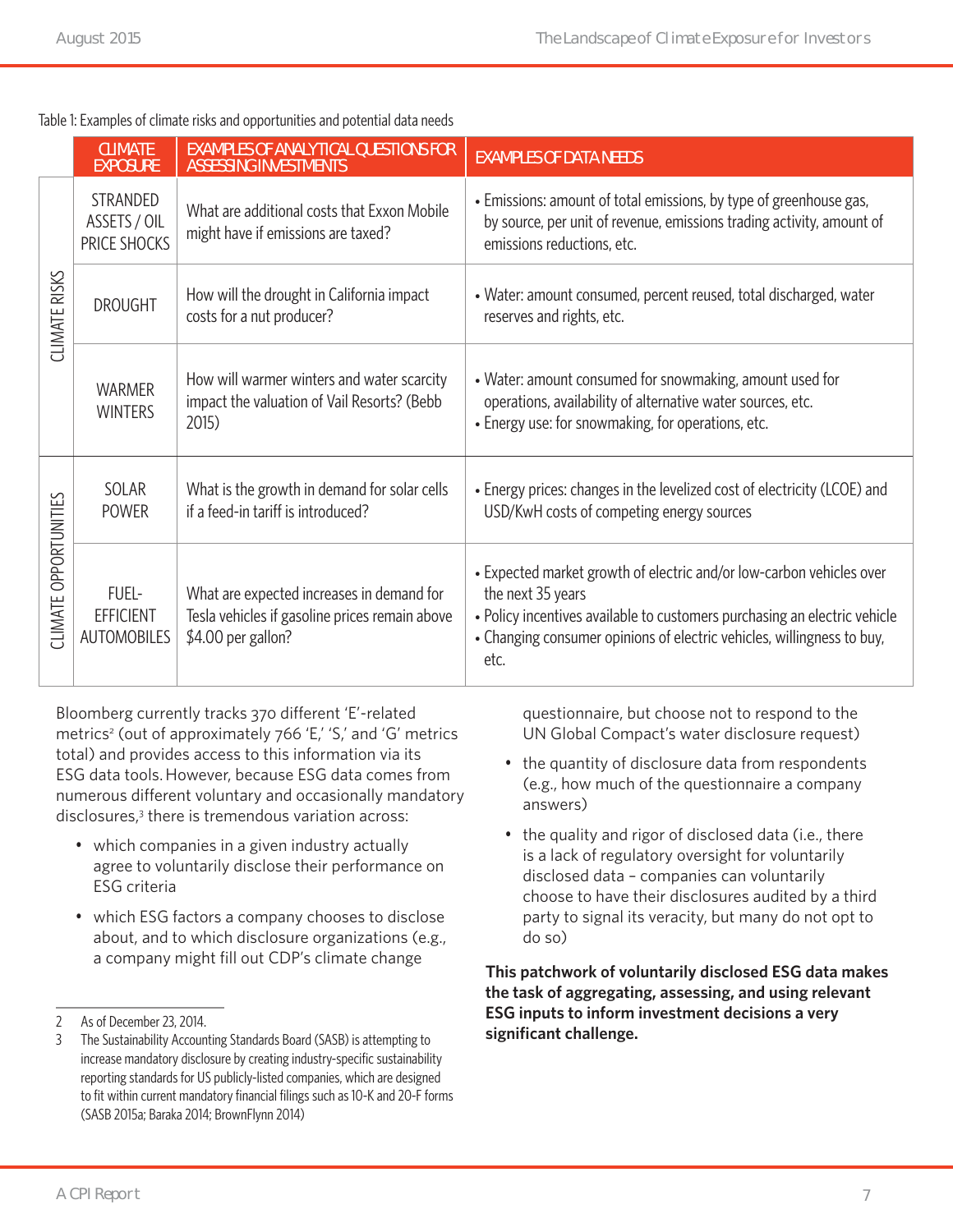### **3.3 ESG data tools**

ESG data tools can help investors tackle many of the challenges associated with the patchwork of available ESG data, which can vary in quantity and quality across industries, ESG environmental factors, and individual 'E' metrics. As opposed to ESG index-based financial products (discussed in Section 3.4) that rely exclusively on third-party analysis, ESG data tools afford investors direct insight into the risks they face related to climate exposure.4

*ESG data tools can help investors tackle many of the challenges associated with the patchwork of available ESG data.* 

**ESG data tools enable investors to aggregate and compare lots of different ESG information at the company, fund, or portfolio level, in a single place and often against a variety of different benchmarks.**

There are numerous ESG data tool providers. The market for ESG services is dynamic and rapidly changing, but broadly, ESG data tool providers offer several common features:

- **Data aggregation:** aggregating all of the different types and forms of publicly available ESG data on a given investment into a single location and platform. These generally also involve standardizing or normalizing units for ease of comparison.
- **ESG company research:** proprietary analysis of company performance on material ESG factors (e.g., white papers, analyst reports, market assessments, etc.).
- **Industry/portfolio analysis:** functionality that allows users to select particular ESG criteria and metrics of interest, and compare ESG performance across companies, portfolios, indexes, and other benchmarks.
- See Appendix 7.1 ESG tools and tool providers: additional information.

**These core features are extremely valuable for investors seeking to manage climate exposure.** Data aggregation is necessary given the enormous volume of ESG data available<sup>5</sup> and the huge variation within it; ESG research contextualizes the data in industry and market trends; and portfolio analysis allows investors to dig more deeply into this information and use it to inform trading decisions.

Some ESG tools have features tailored to identifying certain types of climate-related risks. For example, Bloomberg's Carbon Risks Valuation Tool allows investors to model a variety of different asset stranding oil price scenarios on the earnings and valuations of the world's largest fossil fuel companies (BNEF 2013).

#### **However, current ESG data tools emphasize minimizing climate risk, and are limited in providing information on climate-related opportunities.**

Existing ESG data tools are limited by the underlying ESG data that they rely upon. Due to the nature of company disclosures today, which are primarily voluntary, and because of huge differences in market size between climate risks and opportunities, much more ESG data supports understanding climate risk exposure rather than exploring potential opportunities.<sup>6</sup>

> *Currently, more ESG data supports understanding climate risk rather than exploring potential opportunities.*

Current data emphasizes greenhouse gas emissions, water usage, waste, and other disclosure areas that allow investors to reduce climate risk and portfolio volatility, but typically don't help investors seeking significant market outperformance from emerging green technologies.

6 Referring specifically to long climate opportunities only.

<sup>5</sup> For example, more than 12,000 corporations and other organizations have issued ESG reports (Lydenberg 2014; CorporateRegister.com Ltd 2015); and TruCost estimates that its ESG data covers companies representing over 93% of publicly-traded global market capitalization.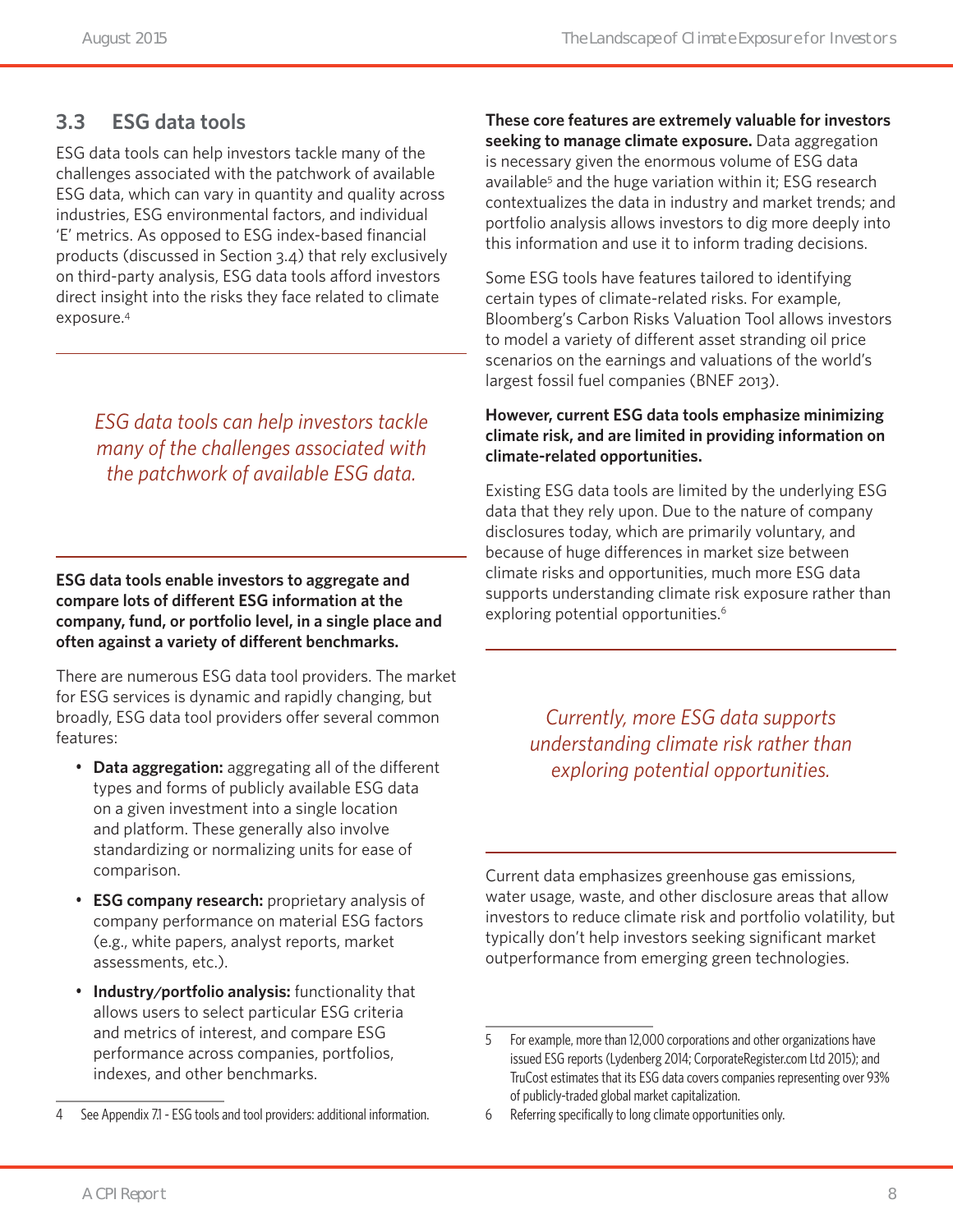For example, a future green equivalent to Bloomberg's Carbon Risks Valuation Tool could reflect the correlation (or lack thereof) between green companies' valuations and volatile fossil fuel prices. But for the most part, the data needed to model these types of opportunity scenarios is not part of conventional ESG disclosure.

*ESG indexes provide accessible solutions for investors who want to incorporate ESG principles into their investment choices.*

#### Table 2: Three categories of ESG indexes

| <b>ESG INDEX</b><br><b>DESCRIPTION</b><br><b>TYPE</b> |                                                                                                                                                                                                        | <b>EXAMPLES</b>                                                                                                                                             |  |
|-------------------------------------------------------|--------------------------------------------------------------------------------------------------------------------------------------------------------------------------------------------------------|-------------------------------------------------------------------------------------------------------------------------------------------------------------|--|
| EXCLUSIONARY                                          | • Excludes fossil fuel companies, or particular<br>subsectors like coal or tar sands, from index holdings;<br>often referred to as divestment indexes                                                  | • Fossil Free Indexes US<br>• MSCI Global Fossil Fuels Exclusion Indexes<br>• FTSE Group, Blackrock, and NRDC ex-Fossil Fuels Index<br>Series               |  |
| NON-<br>EXCLUSIONARY                                  | • Does not exclude fossil fuels, but often overweights<br>high-ESG performers and underweights low-ESG<br>performers                                                                                   | • MSCI ACWI Low Carbon Target Index<br>• STOXX Global ESG Leaders<br>• SXI Switzerland Sustainability 25 Index<br>• iShares MSCI ACWI Low Carbon Target ETF |  |
| <b>THEMATIC</b>                                       | • Emphasizes economic, social, environmental, and<br>other trends to inform investment strategies<br>• Often emphasizes investment in companies focused<br>on climate change mitigation and adaptation | • MSCI Global Climate Index<br>• S&P/TSX Energy and Clean Technology Index<br>• MSCI Global Environment Index                                               |  |

Sources: SSGA 2014; BlackRock 2015; SMI Indices 2014; STOXX 2014; MSCI 2014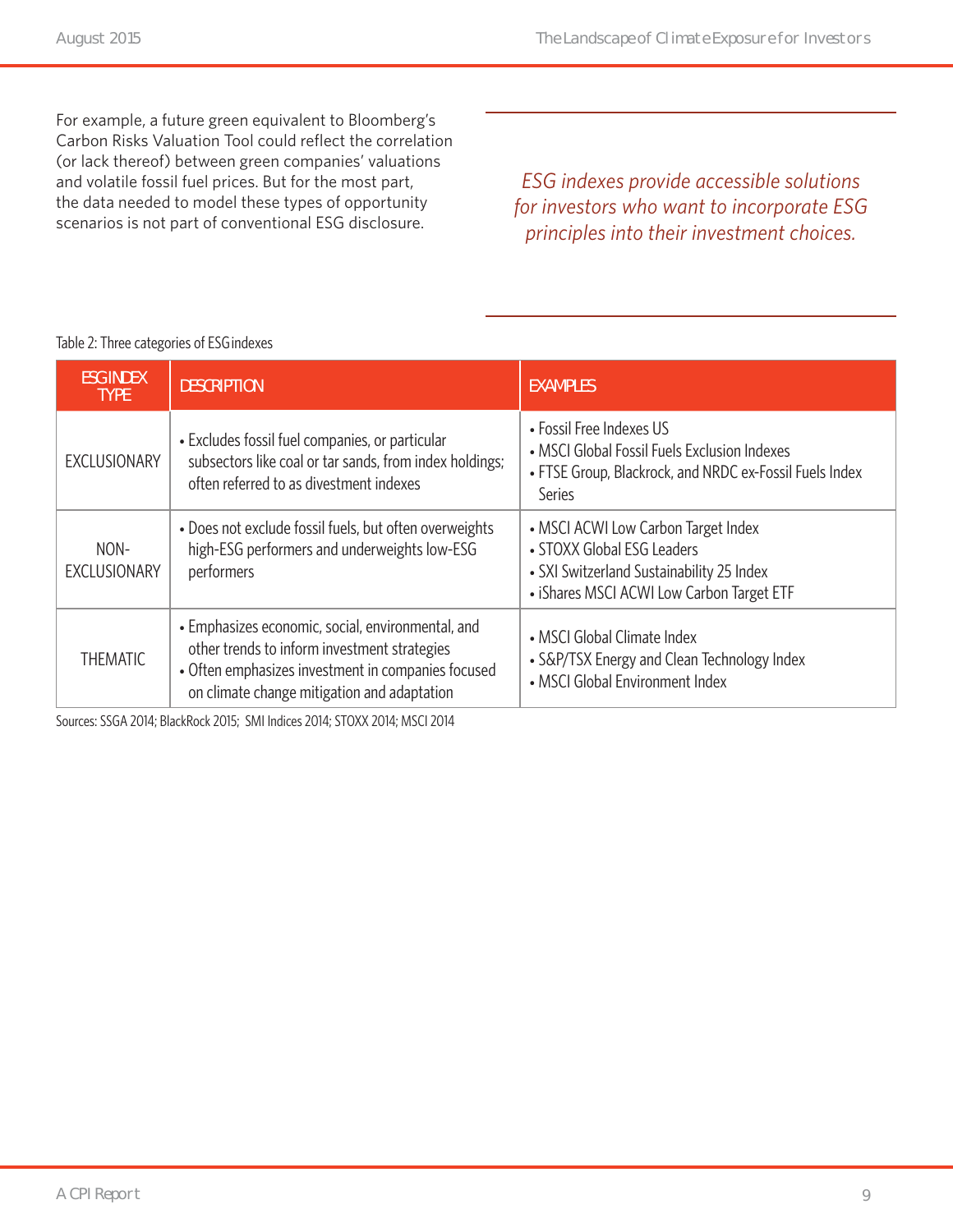# **4. Financial Products**

ESG tools help investors examine many different dimensions of climate exposure at the portfolio-level. However, financial products help to actually *manage* these risks.

### **4.1 ESG financial products: Indexes**

#### **ESG financial products incorporate external analysis of ESG factors into traditional financial products like indexes and bonds.**

There are a number of ESG and environmentthemed indexes available to investors, with varying methodologies, component companies, geographic and sector emphases, and past performances. While the origins of ethical investing trace back many centuries, and exclusionary socially responsible investing (SRI) has existed similarly to its current form for several decades, performance-based ESG investing has only existed since the early 2000s (Fulton, Kahn, and Sharples 2012).

ESG indexes provide accessible solutions for investors who often want to incorporate ESG principles into their investment choices, but don't necessarily wish to conduct ESG analysis in-house or across their entire portfolios.

Many ESG indexes are quite new (less than five years old), and many of the most prominent are managed by some of the largest mainstream index providers such as MSCI, STOXX, and State Street (MSCI 2015; SSGA 2014). Much of the data underlying these indexes' ESG evaluations comes from the same voluntary disclosures that drive ESG data tools.

**In the context of public equities, there are three main categories of indexes for ESG investors to manage climate exposure: exclusionary, non-exclusionary, and thematic.** Table 2 provides definitions and examples for each type. Each type of index offers a different approach to implementing ESG principles, from minimizing climate risk exposure to maximizing exposure to climate-related opportunities. However, **all three major types of indexes have accompanying limitations that must be understood in order to manage climate exposure as effectively as possible.**

#### **4.1.1 EXCLUSIONARY INDEXES**

Exclusionary indexes trace their lineage to early socially responsible investing (SRI), which excluded certain companies and sectors seen as profiting from vice and/or other ethically-fraught activities like alcohol, tobacco, or arms manufacturing (Fulton, Kahn, and Sharples 2012).

In the context of climate exposure, exclusionary indexes are often associated with the divestment movement (e.g., Stanford University endowment, 350.org, Rockefeller Brothers Fund, etc.) in that they tend to exclude fossil fuel companies, or particular subsectors like coal or tar sands, from their holdings. They are often desired as a political statement on the morality of holding fossil fuels and/or out of a desire to change the cost of capital for fossil fuel companies.

Fossil Free Indexes US (FFIUS) provides an example of how a simple exclusionary index works. Launched in June 2014, the index is based on the benchmark S&P 500 but excludes Carbon Underground 200 companies – the 200 largest coal, oil, and gas companies in the world – in order to capture the returns of the S&P 500 without direct fossil fuel exposure (Fossil Free Indexes 2014).

However, FFIUS also exemplifies how an index's stated intent and execution can be different. Only 28 of the world's 200 largest coal, oil, and gas companies are actually listed in the S&P 5007 and screened out of the FFIUS – four have coal operations, and 25 have oil and gas operations.8 The FFIUS has performed comparably to the S&P 500 since its inception because the two indexes are, in fact, very similar. The amount of divestment is relatively trivial – the screened companies account for only 6.3% of the total carbon emissions of the Carbon Underground 200. Subsequent developed and emerging market variants of the Fossil Free Indexes products might involve more significant reductions in direct fossil exposure for investors, given the larger number of coal, oil, and gas companies that would be excluded from those indexes (Fossil Free Indexes 2015).

<sup>7</sup> As of May 2015.

<sup>8</sup> Consol Energy has both coal and oil and gas operations that are each among the 100 largest in the world, and therefore it is listed twice in the Carbon Underground 200.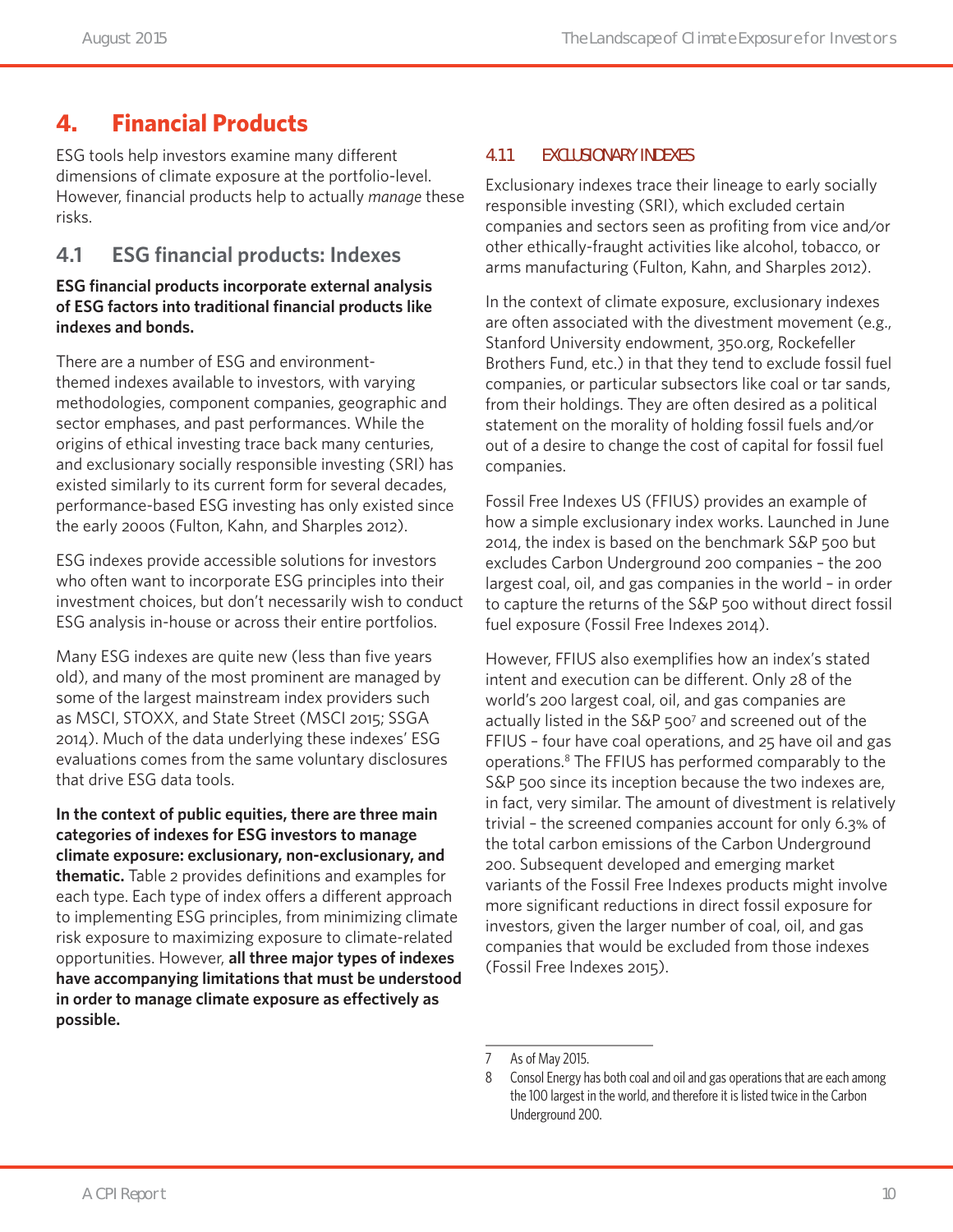#### **Exclusionary indexes can be an important solution for investors who wish to divest of fossil fuel companies as a political or ethical statement, but they represent a fairly blunt instrument for managing climate exposure.**

Exclusionary indexes don't allow investors who are concerned about fossil fuel volatility to protect against downstream or supply chain impacts of oil fluctuations or policy changes, and they often only focus on a single type of climate risk. In addition, for "double-bottom line" or activist investors concerned with both financial performance and making an environmental impact, divestment is very unlikely to have a direct financial effect on oil companies, or to significantly increase the cost of capital for fossil fuels. There are two primary reasons for this – first, because fossil companies have lots of access to global capital markets, and second, because most of the world's fossil assets at risk of stranding are held by governments and not by corporations or investors (NCE 2014).

#### **4.1.2 NON-EXCLUSIONARY INDEXES**

Non-exclusionary environmental ESG indexes – sometimes known as tilted or weighted indexes – do not exclude particular industries or types of companies. Instead, **non-exclusionary indexes are optimized towards cleaner, more sustainably managed companies regardless of sector, and based on their scores across a variety of either solely environmental criteria, or combined environmental, social, and governance criteria.** These indexes are sometimes called low-carbon indexes, or colloquially as "picking the cleanest players in a dirty space."

A basic example of this type of low-carbon index is the SPDR MSCI ACWI Low Carbon Target Index, managed by State Street. It is based on the traditional MSCI ACWI Index but reduces the weighting of carbon intensive companies without completely divesting from them (SSGA 2014).

The Low Carbon Index still includes fossil fuel companies, but significantly underweights them relative to the benchmark. For example, the original MSCI ACWI Index weights Exxon Mobil at 0.96% of the index – the second

largest weight in the index. The SPDR Low Carbon Index, on the other hand, weights Exxon at less than 0.11% – a plummet to 249th (SSGA 2014; MSCI 2015b).

A number of non-exclusionary, environmentally-inclined ESG indexes specifically focus on minimizing carbon exposure.<sup>9</sup> Investors looking to hedge against other noncarbon risks associated with climate exposure can utilize non-exclusionary indexes that emphasize water, waste, and other relevant variables.

**Non-exclusionary indexes may be a more pragmatic solution when divestment is not practical. Rather than emphasizing the importance of cutting direct financial ties to climate-exposed investments, nonexclusionary indexes reward companies that manage climate exposure better** – whether that means by using natural resources more efficiently than industry peers, by adopting policies encouraging stronger oversight of upstream suppliers, or any number of other tactics.

Rewarding companies that perform better on ESG metrics can resonate significantly throughout supply chains. It's possible that this can help manage downstream or second-order climate exposure (e.g., non-fossil industries that are vulnerable to fuel price volatility).

#### **4.1.3 THEMATIC INDEXES**

#### **"Green" thematic indexes emphasize companies focused on climate change mitigation and adaptation.**

The MSCI Global Climate Index is an equal-weighted basket of 100 companies that operate in three key environmental areas: renewable energy, clean technology and efficiency, and future fuels (MSCI 2015). The index targets companies that are judged as leaders in mitigating immediate and long-term factors that contribute to climate change and that may benefit from the decarbonization of the economy.

Since its inception in July 2005, the MSCI Global Climate Index has performed comparably to MSCI's non-thematic, flagship benchmark MSCI World.

<sup>9</sup> Other examples of non-exclusionary indexes include MSCI Global Low Carbon Target Indexes, STOXX Global ESG Leaders, SXI Switzerland Sustainability 25 Index, and iShares MSCI ACWI Low Carbon Target ETF.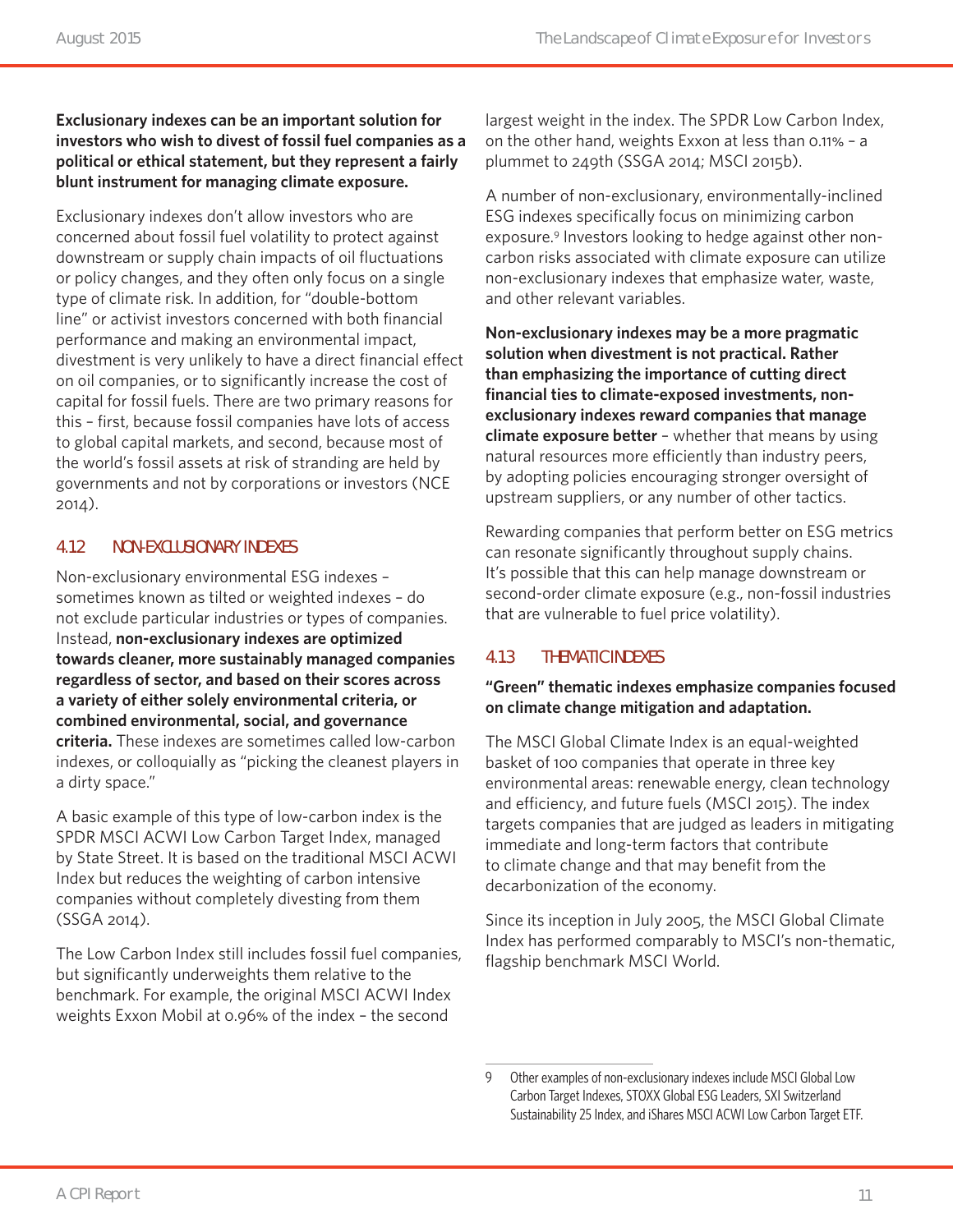### *It is not always clear how "green" an ESG index is.*

#### **However, it is not always clear how "green" a given thematic index actually is.**

In the case of the MSCI Global Climate Index, only about 12% of constituent companies are disclosed in the index fact sheet at any given time.<sup>10</sup> Company selection is based on data from MSCI ESG Research, and the criteria for company inclusion are fairly broad – leaving space for interpretation as to how "green" this index is:

- Renewable Energy: refers to companies "whose products or practices involve renewable energy sources"
- Clean Technology and Efficiency: refers to "companies (other than renewable energy companies) whose products or practices reduce greenhouse gas"
- Future Fuels: refers to "companies that develop, promote, or use any energy alternatives to coal, crude oil, and gasoline" (not already among renewable energy or clean technology and efficiency companies) (MSCI Research 2011)

**Green thematic indexes, including MSCI's offerings, are powerful tools for investors. But their value is not as 'pure-play' green strategies.**<sup>11</sup> **Rather, they offer variations on mainstream market trends that capture small structural movements towards renewable energy and other pro-climate investments.**

### **4.2 Financial products: Alternative investments**

In addition to the incorporation of ESG metrics into traditional financial products like indexes, there are alternative asset classes that have recently emerged, like green bonds and YieldCos, which facilitate "green" fixed income and equity investments. Derivatives (e.g., swaps) are also being used as vehicles for hedging against various types of climate exposure.<sup>12</sup>

*Alternative asset classes have recently emerged, like green bonds and YieldCos, which facilitate "green" fixed income and equity investments.*

#### **4.2.1 GREEN BONDS**

**Green bonds are fixed income securities in which the proceeds of the bond are linked to "green" activities. These activities often align with deployment of climate change mitigation and adaptation solutions and, as such, green bonds can be vehicles for helping investors achieve a certain green mandate.** 

The green bond market exploded in 2014. Nearly \$40 billion in green bonds were issued last year, almost tripling the previous year's \$15 billion mark (BNEF, 2015).13 According to the Climate Bonds Initiative, 35 organizations participated in green bond issuance in 2014 – three times as many as the year prior (Climate Bonds Initiative 2014a) – with the top ten underwriters brokering nearly 190 deals (BNEF 2015).

<sup>10</sup> See Appendix 7.3 - Thematic Indexes: additional information for MSCI Global Climate Index constituents.

<sup>11</sup> Investments in companies whose products or services are purely centered around "green" activities.

<sup>12</sup> One prominent example of this is World Wildlife Fund's use of a "stranded assets total return swap" to hedge against risks from coal and tar sands companies in its portfolio. See Appendix 7.4 – Stranded Asset Total Return Swap for additional information.

<sup>13</sup> This is under BNEF's narrow universe, which consists of market-labeled green bonds and BEEF-labeled green bonds.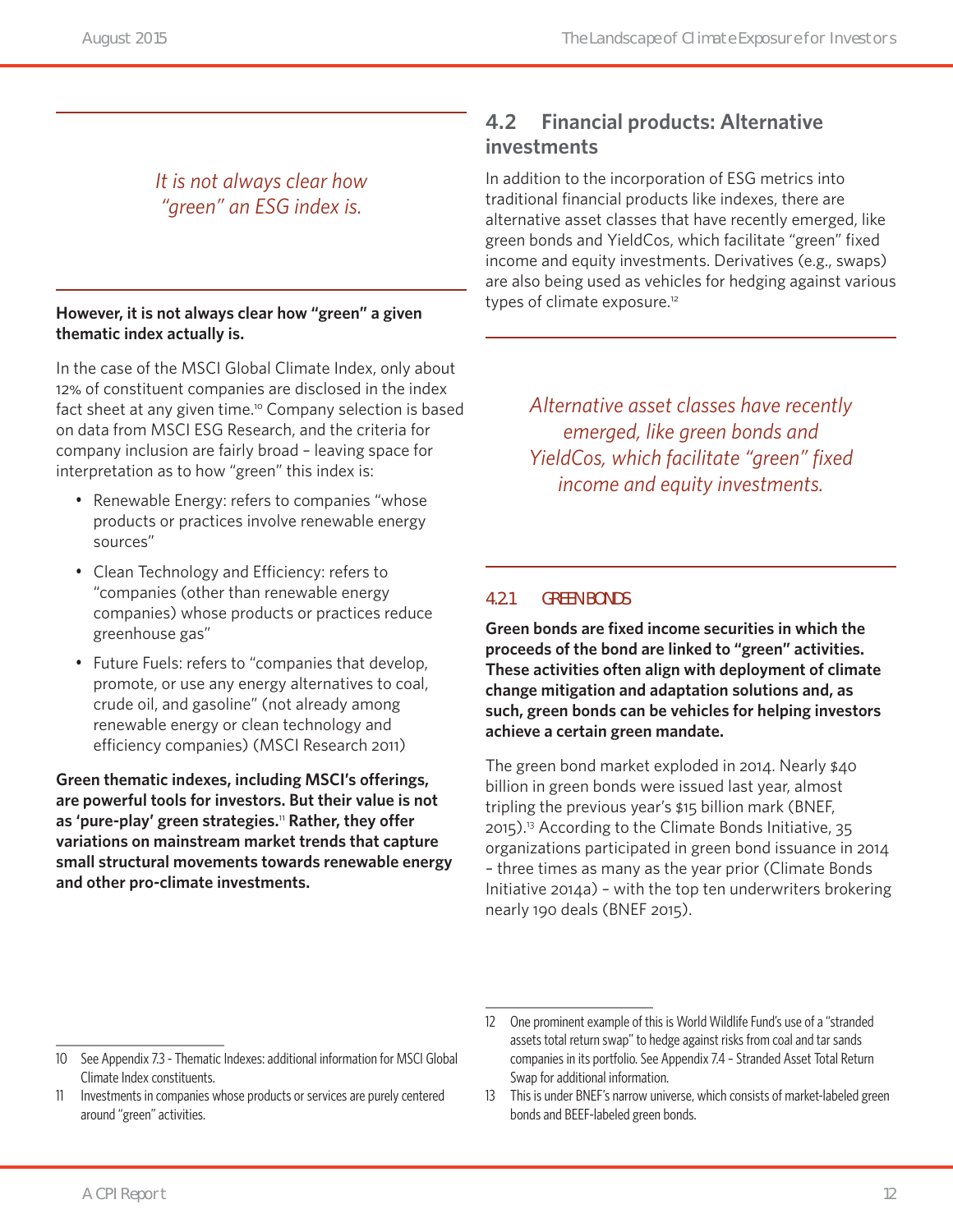*Green bonds lack a universal definition of "green" criteria.*

Labeled bonds are designated green by issuers, who are mostly supranational institutions, municipalities, or corporate companies. However, issuers' definitions of eligible project types vary and while the environmental quality of some bonds is independently reviewed by Second Opinion Providers such as CICERO, DNV, Vigeo, KPMG or Oekom, others are not.

In spite of enormous market appetite for green bonds, there is no universally accepted definition of what meets "green" criteria. The Green Bond Principles point to voluntary disclosure and transparency guidelines for issuers to follow (ICMA 2015), but they provide no common standardized definitions for what makes a given project "green."

**39% of green bonds issued in 2013 and 2014 (by value) were issued without an independent review of their "green" labels (Climate Bonds Initiative 2014b).** Of the remaining 61%, emphasis in reviews can vary significantly between identifying climate impacts of a given bond, assessing the social impacts of a particular project, or in some cases examining cash-flow accounting of bond proceeds.

**There isn't a single universe of green bonds that are all evaluated against the same criteria with respect to climate exposure. Because of this information gap, it can be hard for investors to use green bonds, either to minimize existing climate risk or to pursue outperformance strategically.**<sup>14</sup>

**Investors hoping to gain fixed income exposure to climate opportunities have several routes.** One is to invest outright in individual green bonds that most appropriately align with the investor's strategy or hedge against specific portfolio climate risks (e.g., a renewable energy project bond that's expected to increase in value from a fossil price shock and offset existing fossil exposure; or a green bond supporting a desalination plant that might serve as a hedge against existing water risk).

Another alternative is to invest in green bond indexes (e.g., Calvert Green Bond Fund, S&P Green Bonds Index), which provide an easy way for investors to access the rapidly growing green bond market while achieving levels of diversification that would otherwise be prohibitively expensive for smaller investors. Given the lack of consistent definitions, these index issuers often use their own standards to determine which green bonds to include – some of which may be unlabeled bonds from pure-play green issuers such as renewable energy manufacturers or projects.

The universe of "unlabeled green bonds" has even fewer constraints: issuers simply issue a normal bond. Service providers (e.g., MSCI, S&P, and BNEF) and some investors who want to decide on their own what is "green" (e.g., Calvert Green Bond Fund) determine what their particular unlabeled green bond universe should look like. For example, BNEF's only requirement is that issuers derive 50% of their value from BNEF's clean energy exposure criteria (BNEF 2015), while Calvert includes bonds from Google that are designated for renewable energy projects.

#### **At face value, the green bond market offers a fixed income opportunity for investors looking to capitalize on green investments. However, investors should be aware of several key points when considering green bond investments today:**

- The current green bond market is still relatively small and illiquid (PIMCO, 2014).
- There is potential for mispricing (which could present both risks and opportunities for investors) given the complexities of research and due diligence in the absence of broadly accepted standards for green projects and investments.
- Green bonds generally offer relatively low risk premiums.

<sup>14</sup> The Climate Bonds Initiative (CBI) intends to provide industry-specific standards for green bond issuances (analogous to SASB's industry-specific standards for company sustainability disclosures) that will give investors the assurance that a given bond will be supporting projects that are consistent with IPCC's 2 degree Celsius climate scenarios. However, in the interim CBI has created a temporary taxonomy of green bonds that is less specific (CBI 2015).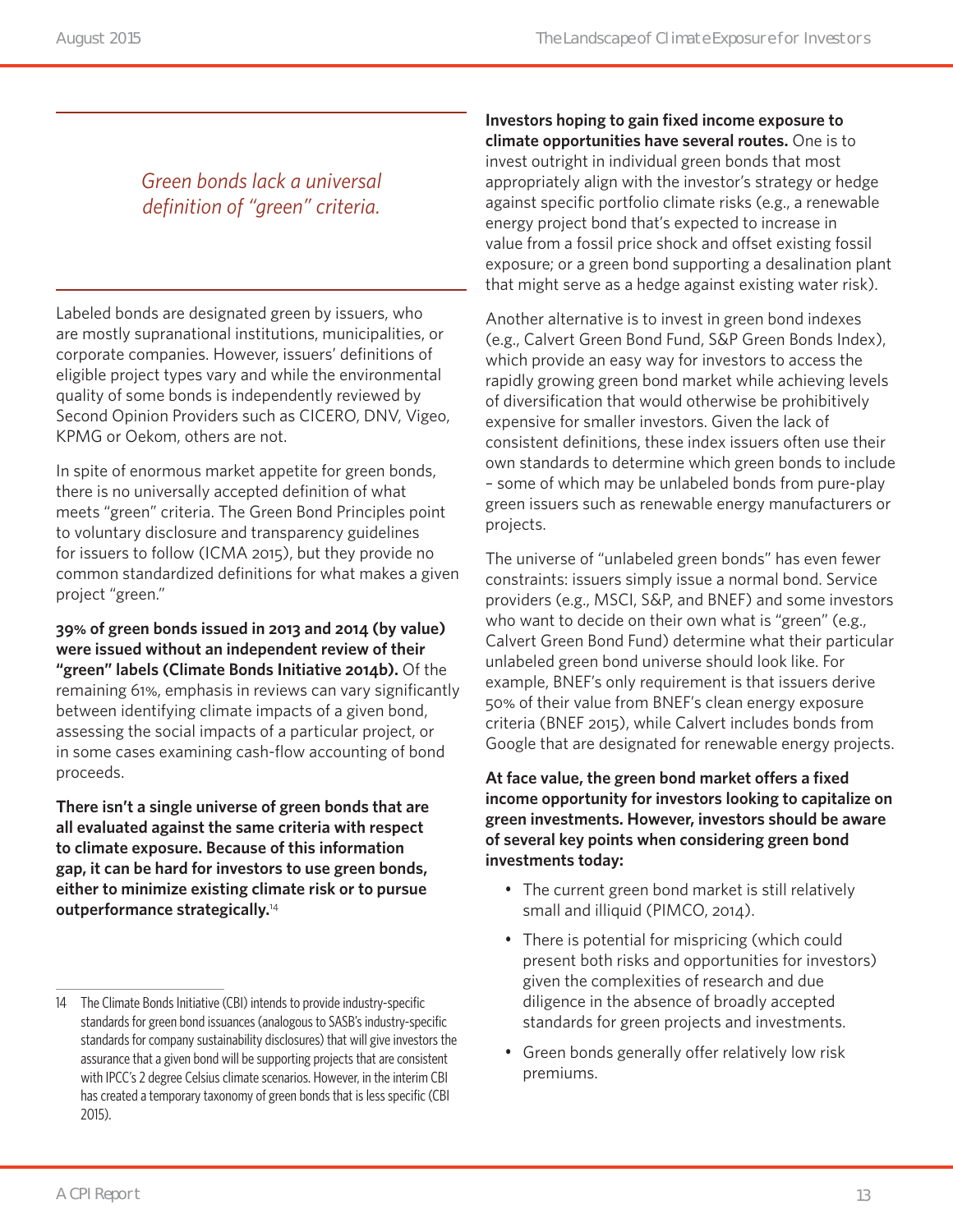**Finally, the more fundamental question is whether green bonds raise new financing for climate action or just repackage existing financial products.** In this initial stage of the market, most green bonds are used as a refinancing tool, repackaging projects that could have been financed through a standard bond. Nonetheless, if the underlying projects are low-carbon, then this could increase investor confidence in the market and eventually lead to an increased number of new green projects that could be targeted with green bond financing (CBI 2014b).

#### **4.2.2 YIELDCOS**

**Renewable assets have very different risk profiles from their fossil fuel counterparts, and holding them separately can lead to lower costs of capital while expanding opportunities to invest in renewable energy**. YieldCos are publicly traded spin-offs of energy companies that hold long-term, yield-oriented assets like renewable energy and infrastructure.<sup>15</sup> Once built, renewables tend to have very predictable maintenance costs and revenue streams and are significantly less volatile than fossil fuel power generation assets. YieldCos allow investors to price risk more appropriately and lower the cost of capital for renewables, while opening up energy investments to investors with green mandates, or those who wish to completely divest from fossil fuel power generation assets.

YieldCos aim to provide investors with steadily increasing dividends. The parent company "drops down" a pipeline of assets to the YieldCo,<sup>16</sup> which replaces expiring contracts of existing portfolio holdings to provide a stable cash flow.

**Over the past few years, YieldCos have grown rapidly into a more than \$20 billion global market** of publicly traded instruments spun-off by independent development companies and existing independent power producers like NRG and NextEra (CPI, 2015 (forthcoming)). Like the

more established REITs and MLPs, they offer steadily increasing dividends per share to investors as well as some (but not all) of their tax advantages. They also allow utilities to get more value out of their current renewable energy projects.

#### **However, current YieldCos are focused on growth and may not meet the needs of institutional investors.**

Because YieldCos are publicly traded equities, smaller investors can access them as easily as they would any other listed equity. For large institutional investors with significant liabilities, however, YieldCos have some drawbacks. The enormous growth of YieldCos is in some ways ill-suited to these investors who require truer "yield" instruments than the current crop of YieldCos can offer.

Pension funds in particular often seek more stable growth over time at lower rates, while using regular dividends in order to cover their ongoing liabilities to current and future retirees. There is ongoing innovation to create new financial vehicles that are better-suited for these purposes, which could allow institutional investors to hold portfolios of renewable energy assets directly in closedend funds, where their value would come solely from stable revenues generated by the underlying renewable energy assets.

Similar to green bonds, YieldCos are a relatively new financial instrument with an uncertain future. Marketed as a yield instrument, YieldCos behave very much like an equity play: investors today are betting not on the relatively predictable future revenues of current assets, but on the parent companies' commitment to continue dropping down more renewable assets.

This pipeline of assets is critical to maintaining cash flow for the YieldCo's investors. Investors are currently seeing 10-15% annual increases in dividends per share – a rate that isn't likely to be sustainable in the medium- to long-term.<sup>17</sup>

<sup>15</sup> The issues summarized in this section are discussed in detail in Part 2 of CPI (2014) ["Roadmap to a Low Carbon Electricity System in the U.S. and Europe.](http://climatepolicyinitiative.org/publication/roadmap-to-a-low-carbon-electricity-system-in-the-u-s-and-europe/)"

<sup>16</sup> For example, "dropping down" or moving solar power plants from NextEra's conventional portfolio ("NextEra Energy, Inc." (NYSE: NEE)) to the NextEra YieldCo ("NextEra Energy Partners L.P." (NYSE: NEP)).

<sup>17</sup> These conclusions are based on unpublished CPI Energy Finance analysis, expected to be released in 2015.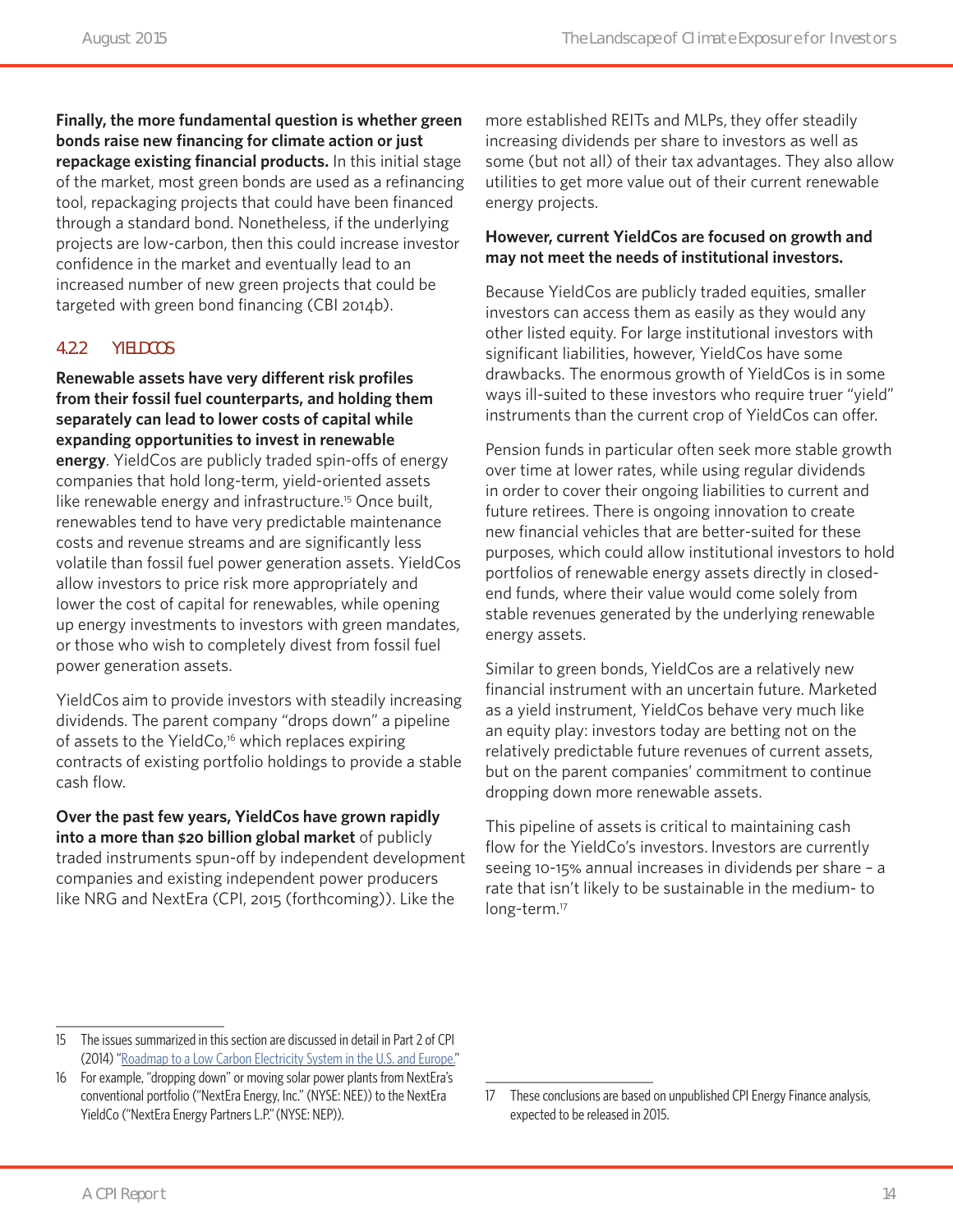# **5. Conclusions and Recommendations**

Climate change has serious financial implications for investors, both posing risks and offering opportunities. But the risks and opportunities aren't universally wellunderstood, and are perceived to be challenging to manage. The lack of common definitions and metrics, and a misalignment of timelines for mitigating risks between financial markets and climate change, exacerbate these challenges.

ESG data and tools, financial products, and other green financial vehicles, can help investors navigate and manage climate exposure. This paper explores the landscape of climate exposure and examines the strengths as well as some of the current limitations of ESG data, tools, and financial products.

#### **KEY FINDINGS**

**Data on performance across ESG factors at the company, investment, and portfolio levels can inform investment decisions. ESG data has value to investors today, and has proliferated widely.**

An enormous number of global publicly-listed companies disclose on at least some ESG factors. However, while an important start, today's available data is imperfect. It's an amalgam of many different kinds of data, disclosed through several different channels, to different institutions, with different levels of oversight. ESG analysts and experts attempt to fill in many of the information gaps and these efforts are laudable.

Nonetheless, the patchwork of information available today varies in quality across asset classes, industries, and geographic regions. For investors seeking diversification across all of these variables, such limitations can make it challenging to incorporate ESG inputs to inform investment decisions throughout an entire portfolio.

**There is a spectrum of ESG tools and financial products for climate exposure management that can significantly improve investors' and asset managers' ability to organize and parse ESG information in ways that allow them to assess and manage risks, and to some extent explore opportunities.**

However, existing ESG data tools are limited by the underlying data that they rely upon. Due to the nature of disclosures today and differences in market size, much more ESG data – and consequently, more ESG tool functionality – emphasizes minimizing climate risk exposure rather than exploring potential climate-related opportunities.

#### **RECOMMENDATIONS**

To keep improving this space we suggest the following:

#### **Standard-setting organizations, disclosure initiatives, and investors can lead the way on greater disclosure from companies.**

Standardization of ESG disclosure within corporate reporting processes needs to continue, and gain greater emphasis as a necessary underpinning for standard investment analysis.

Mandatory disclosure for public companies – through financial regulators, through exchanges, or potentially through intermediaries, and covering a range of asset classes – would afford investors more comprehensive information and greater comparability across industries, which in turn would improve the added value of tools and products to manage climate exposure.

However, absent that, an intermediate step in this direction involves continuous pressure from standardsetting organizations, disclosure initiatives, and most importantly, from investors, on companies to disclose on a greater number of financially material ESG factors. In parallel, gathering data on physical and ecological impacts of climate change on businesses needs to continue, allowing for a more comprehensive set of 'E'- metrics that reflect the enormous complexity and nuance of climaterelated risks.

#### **Investors and regulators can continue mainstreaming ESG investment.**

Investors should work to integrate ESG metrics into their investment decisions, because they add demonstrated value today, both as inputs for managing risk, and to a lesser extent, for pursuing green opportunities. In addition, investors who have integrated and operationalized ESG factors as inputs into day-to-day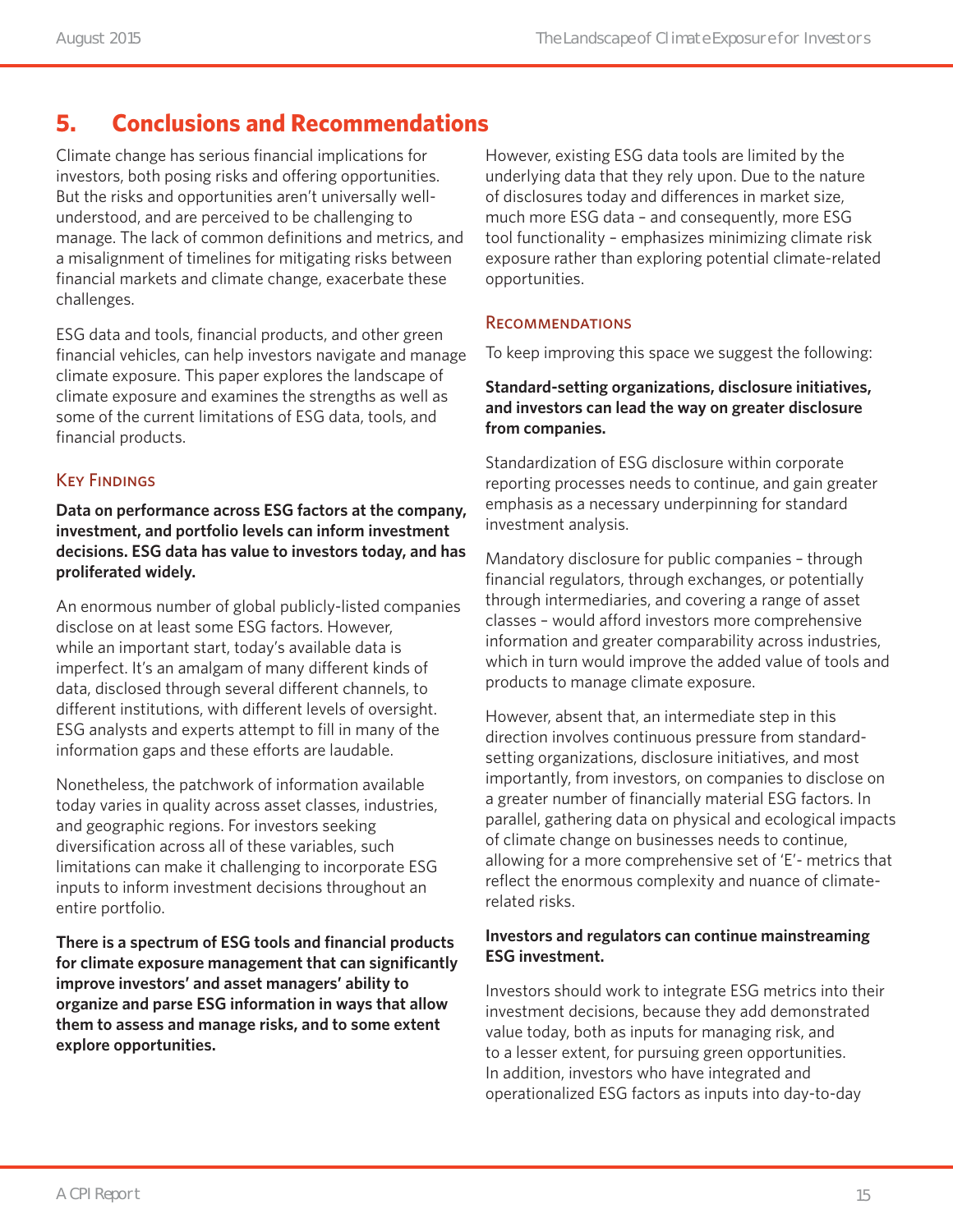investment decisions will be best positioned to capture additional value, as ESG data continues to grow in sophistication and prevalence.

#### **Financial product and service providers can create new financial vehicles for green investments and improve existing ones.**

ESG-inclined indexes, green bonds, and YieldCos remain a promising start, and all are increasing in their sophistication, disclosure, and investment oversight. Nonetheless, most of the world's long-term, institutional capital is not in green investments.

Additional green investment vehicles that improve upon current limitations are likely to be important assets for investors managing increasingly complex climate-related risks and pursuing greater climate opportunities, over time. This diversification across asset classes is also

crucial to meeting the world's needs for investment in climate change mitigation and resiliency – making green investments accessible to investors throughout the capital stack, and with vastly different appetites for risk, return, yield, and time horizon.

#### **Investors can share best practices for minimizing climate risks and maximizing climate opportunities.**

Effective management of climate exposure will require knowledge-sharing on the best ways of minimizing climate risks and maximizing climate-related opportunities across asset classes, investors, and geographies. Such a knowledge base is limited and needs to be grown, ideally benefiting from a dialogue of like-minded investors who are willing to engage in an interactive process of evaluating portfolios on a regular basis.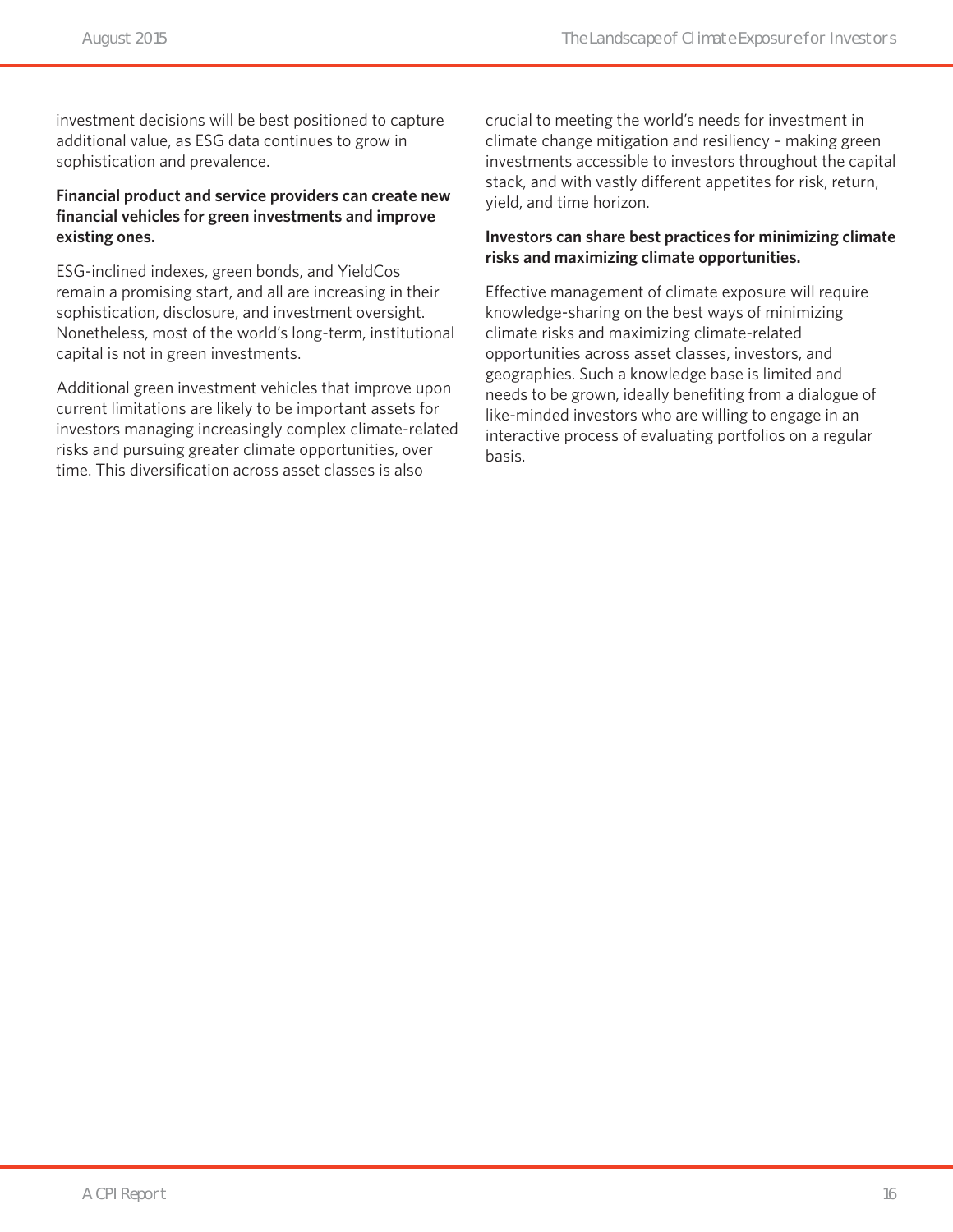# **6. References**

- Baraka, Dwayne. 2013. "SASB's Take on GRI, IIRC and Materiality." [http://www.dwaynebaraka.com/](http://www.dwaynebaraka.com/blog/2013/06/05/sasb-and-materialit/) [blog/2013/06/05/sasb-and-materialit/](http://www.dwaynebaraka.com/blog/2013/06/05/sasb-and-materialit/).
- Baraka, Dwayne. 2014. "How Do the Major Corporate Sustainability Reporting Initiatives (GRI, IIRC, SASB) Measure Up?" Responsible Investor. [https://www.](https://www.responsible-investor.com/home/article/baraka_csr/P0/) [responsible-investor.com/home/article/baraka\\_csr/](https://www.responsible-investor.com/home/article/baraka_csr/P0/) [P0/](https://www.responsible-investor.com/home/article/baraka_csr/P0/).
- BDO USA. 2014. "World Wildlife Fund, Inc. Financial Statements and Independent Auditor's Report: Years Ended June 30, 2014 and 2013." Wilmington: World Wildlife Fund, Inc. [http://assets.worldwildlife.org/](http://assets.worldwildlife.org/financial_reports/23/reports/original/WWF_Non-A133_FS_-_June_03__2014_(S).pdf?1418328169) [financial\\_reports/23/reports/original/WWF\\_Non-](http://assets.worldwildlife.org/financial_reports/23/reports/original/WWF_Non-A133_FS_-_June_03__2014_(S).pdf?1418328169)[A133\\_FS\\_-\\_June\\_03\\_\\_2014\\_\(S\).pdf?1418328169](http://assets.worldwildlife.org/financial_reports/23/reports/original/WWF_Non-A133_FS_-_June_03__2014_(S).pdf?1418328169).
- Bebb, Donna. 2015. "Climate Exposure Impact on Equity Valuation: Case Study of Vail Resorts Inc." [https://](https://www.law.stanford.edu/publications/climate-exposure-impact-on-equity-valuation-case-study-of-vail-resorts-inc) [www.law.stanford.edu/publications/Captivate-expo](https://www.law.stanford.edu/publications/climate-exposure-impact-on-equity-valuation-case-study-of-vail-resorts-inc)[sure-impact-on-equity-valuation-case-study-of-vi](https://www.law.stanford.edu/publications/climate-exposure-impact-on-equity-valuation-case-study-of-vail-resorts-inc)[al-resorts-inc.](https://www.law.stanford.edu/publications/climate-exposure-impact-on-equity-valuation-case-study-of-vail-resorts-inc)
- BlackRock. 2015. "iShares MSCI ACWI Low Carbon Target ETF." New York: BlackRock. [https://www.ishares.](https://www.ishares.com/us/products/271054/ishares-msci-acwi-low-carbon-target-etf) [com/us/products/271054/ishares-msci-acwi-low](https://www.ishares.com/us/products/271054/ishares-msci-acwi-low-carbon-target-etf)[carbon-target-etf.](https://www.ishares.com/us/products/271054/ishares-msci-acwi-low-carbon-target-etf)
- Bloomberg New Energy Finance (BNEF). 2013. "Bloomberg Carbon Risk Valuation Tool." New York. [http://about.bnef.com/content/uploads/](http://about.bnef.com/content/uploads/sites/4/2013/12/BNEF_WP_2013-11-25_Carbon-Risk-Valuation-Tool.pdf) [sites/4/2013/12/BNEF\\_WP\\_2013-11-25\\_Car](http://about.bnef.com/content/uploads/sites/4/2013/12/BNEF_WP_2013-11-25_Carbon-Risk-Valuation-Tool.pdf)[bon-Risk-Valuation-Tool.pdf](http://about.bnef.com/content/uploads/sites/4/2013/12/BNEF_WP_2013-11-25_Carbon-Risk-Valuation-Tool.pdf).
- Bloomberg New Energy Finance (BNEF). 2015. "Q1 2015 Green Bonds Market Outlook." New York: Bloomberg New Energy Finance. [https://www.bnef.](https://www.bnef.com/Insight/11400) [com/Insight/11400](https://www.bnef.com/Insight/11400).
- BrownFlynn. 2014. "GRI & SASB: An Understanding of Alignment." [http://corporateresponsibili](http://corporateresponsibilityassociation.org/files/BrownFlynn_G4_SASB_Webinar_5.21.14.pdf)[tyassociation.org/files/BrownFlynn\\_G4\\_SASB\\_](http://corporateresponsibilityassociation.org/files/BrownFlynn_G4_SASB_Webinar_5.21.14.pdf) [Webinar\\_5.21.14.pdf](http://corporateresponsibilityassociation.org/files/BrownFlynn_G4_SASB_Webinar_5.21.14.pdf).
- Burton, Ian, Elliot Diringer, and Joel Smith. 2006. "Adaptation to Climate Change: International Policy Options." Washington: The Pew Center on Global Climate Change. [http://www.c2es.org/docUploads/](http://www.c2es.org/docUploads/PEW_Adaptation.pdf) PEW Adaptation.pdf.
- Ceres. 2015. "Investor Network on Climate Risk (INCR)." [http://www.ceres.org/investor-network/incr.](http://www.ceres.org/investor-network/incr)
- CFA Institute. 2015. "Explore Environmental, Social, and Governance (ESG) Issues in Investing." [http://www.](http://www.cfainstitute.org/learning/future/knowledge/Pages/esg.aspx) [cfainstitute.org/learning/future/knowledge/Pages/](http://www.cfainstitute.org/learning/future/knowledge/Pages/esg.aspx) [esg.aspx](http://www.cfainstitute.org/learning/future/knowledge/Pages/esg.aspx).
- Climate Bonds Initiative (CBI). 2015. "Climate Bonds Taxonomy." Accessed April 16. [http://www.climate](http://www.climatebonds.net/standards/taxonomy)[bonds.net/standards/taxonomy](http://www.climatebonds.net/standards/taxonomy).
- Climate Bonds Initiative (CBI). 2014a. "Year 2014 Green Bonds Final Report." London. [http://www.climate](http://www.climatebonds.net/files/files/Year end report 2014.pdf)[bonds.net/files/files/Year end report 2014.pdf.](http://www.climatebonds.net/files/files/Year end report 2014.pdf)
- Climate Bonds Initiative (CBI). 2014b. "Bonds and Climate Change: The State of the Market in 2014." [http://](http://www.climatebonds.net/files/files/-CB-HSBC-15July2014-A4-final.pdf) [www.climatebonds.net/files/files/-CB-HSBC-15Ju](http://www.climatebonds.net/files/files/-CB-HSBC-15July2014-A4-final.pdf)[ly2014-A4-final.pdf](http://www.climatebonds.net/files/files/-CB-HSBC-15July2014-A4-final.pdf).
- Cohen, Elaine. 2014a. "GRI vs IIRC vs SASB: Round Nine. All Lose." CSR-Reporting. [http://csr-reporting.](http://csr-reporting.blogspot.com/2014/01/gri-vs-iirc-vs-sasb-round-nine-all-lose.html) [blogspot.com/2014/01/gri-vs-iirc-vs-sasb-round](http://csr-reporting.blogspot.com/2014/01/gri-vs-iirc-vs-sasb-round-nine-all-lose.html)[nine-all-lose.html.](http://csr-reporting.blogspot.com/2014/01/gri-vs-iirc-vs-sasb-round-nine-all-lose.html)
- Cohen, Elaine. 2014b. "Ethical Performance | News Article: GRI vs IIRC vs SASB: No Synergy, No Leadership." Ethical Performance. Dunstans Publishing Limited. [https://www.ethicalperformance.com/](https://www.ethicalperformance.com/news/article/news/8295) [news/article/news/8295.](https://www.ethicalperformance.com/news/article/news/8295)
- CorporateRegister.com Ltd. 2015. "Global CSR Resources." [http://www.corporateregister.com/.](http://www.corporateregister.com/)
- Eulitt, Katie Schmitz, and Marisa Mackey. 2013. "CSR Disclosure: Expanding the Conversation on Materiality and Sustainability." [http://www.csrwire.com/blog/](http://www.csrwire.com/blog/posts/841-csr-disclosure-expanding-the-conversation-on-materiality-and-sustainability) [posts/841-csr-disclosure-expanding-the-conversa](http://www.csrwire.com/blog/posts/841-csr-disclosure-expanding-the-conversation-on-materiality-and-sustainability)[tion-on-materiality-and-sustainability](http://www.csrwire.com/blog/posts/841-csr-disclosure-expanding-the-conversation-on-materiality-and-sustainability).
- Fossil Free Indexes. 2014. "The Carbon Underground 200." Port Washington: Fossil Free Indexes. [http://](http://fossilfreeindexes.com/research/the-carbon-underground/) [fossilfreeindexes.com/research/the-carbon-under](http://fossilfreeindexes.com/research/the-carbon-underground/)[ground/.](http://fossilfreeindexes.com/research/the-carbon-underground/)
- Fossil Free Indexes. 2015. "Index Products." Fossil Free Indexes LLC. [http://fossilfreeindexes.com/in](http://fossilfreeindexes.com/index-products/)[dex-products/.](http://fossilfreeindexes.com/index-products/)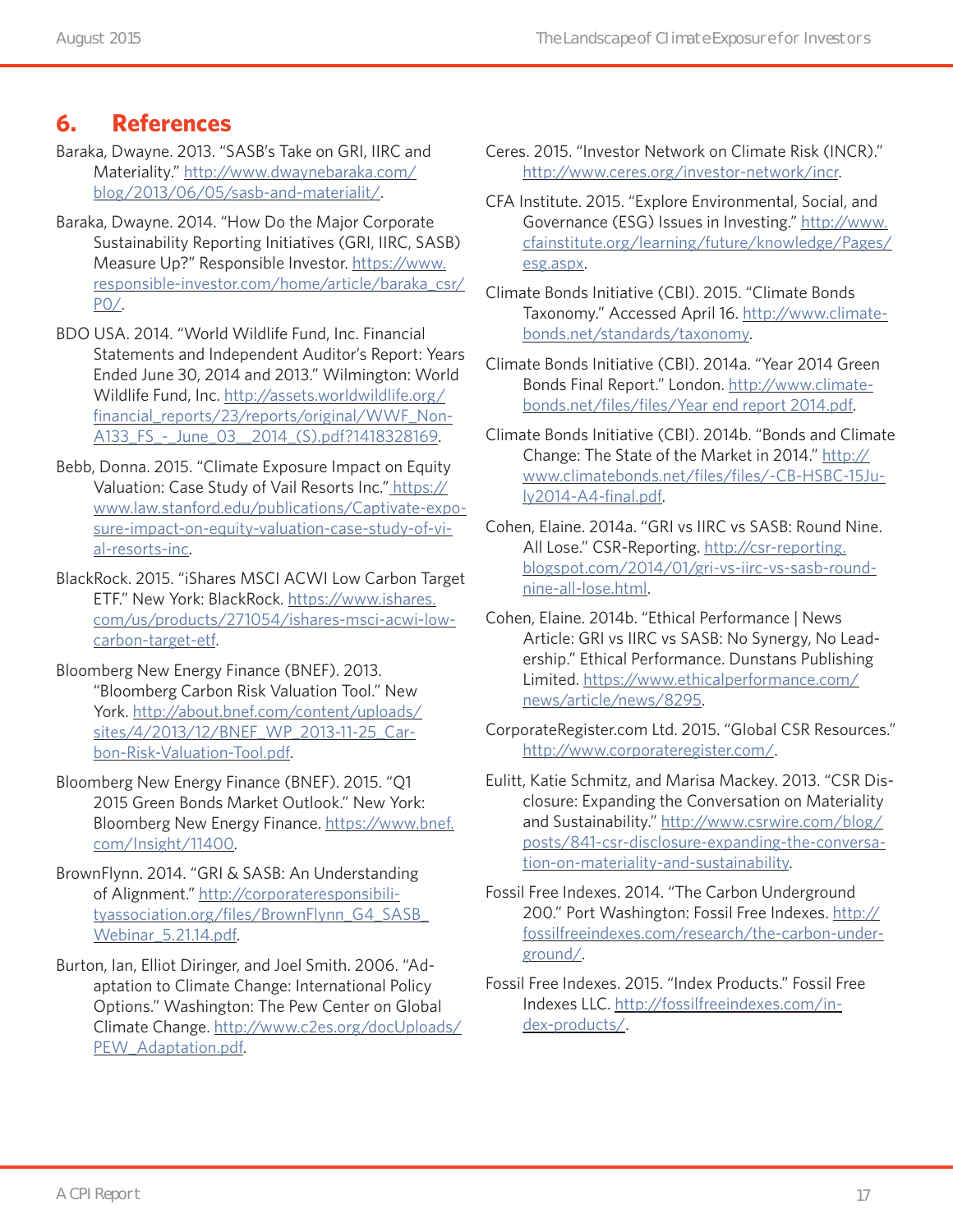- Fulton, Mark, Bruce M. Kahn, and Camilla Sharples. 2012. "Sustainable Investing: Establishing Long-Term Value and Performance." New York: DB Climate Change Advisors. doi:http://dx.doi.org/10.2139/ ssrn.2222740. [https://institutional.deutscheawm.](https://institutional.deutscheawm.com/content/_media/Sustainable_Investing_2012.pdf) [com/content/\\_media/Sustainable\\_Investing\\_2012.](https://institutional.deutscheawm.com/content/_media/Sustainable_Investing_2012.pdf) [pdf.](https://institutional.deutscheawm.com/content/_media/Sustainable_Investing_2012.pdf)
- Global Reporting Initiative (GRI). 2015. "What Is GRI?" [https://www.globalreporting.org/information/](https://www.globalreporting.org/information/about-gri/what-is-GRI/Pages/default.aspx) [about-gri/what-is-GRI/Pages/default.aspx](https://www.globalreporting.org/information/about-gri/what-is-GRI/Pages/default.aspx).
- Guyatt, Danyelle, Rob Curtis, Jianchun Wu, Harry Liem, and Susanna Jacobson. 2011. "Climate Change Scenarios - Implications for Strategic Asset Allocation." New York: Mercer. [http://www.mercer.com/](http://www.mercer.com/insights/point/2014/climate-change-scenarios-implications-for-strategic-asset-) [insights/point/2014/climate-change-scenarios-im](http://www.mercer.com/insights/point/2014/climate-change-scenarios-implications-for-strategic-asset-)[plications-for-strategic-asset-allocation.html.](http://www.mercer.com/insights/point/2014/climate-change-scenarios-implications-for-strategic-asset-)
- International Capital Markets Association (ICMA). 2015. "Green Bond Principles, 2015: Voluntary Process Guidelines for Issuing Green Bonds." Zurich. [http://](http://www.icmagroup.org/Regulatory-Policy-and-Market-Practice/green-bonds/green-bond-principles/) [www.icmagroup.org/Regulatory-Policy-and-Mar](http://www.icmagroup.org/Regulatory-Policy-and-Market-Practice/green-bonds/green-bond-principles/)[ket-Practice/green-bonds/green-bond-principles/](http://www.icmagroup.org/Regulatory-Policy-and-Market-Practice/green-bonds/green-bond-principles/).
- Litterman, Robert. 2013. "The Other Reason for Divestment." Ensia, November. [http://ensia.com/voices/](http://ensia.com/voices/the-other-reason-for-divestment/) [the-other-reason-for-divestment/](http://ensia.com/voices/the-other-reason-for-divestment/).
- Litterman, Robert. 2015. "Stranded Asset Total Return Swap." Denver, CO: Divestment & Sustainable Investment Forum. [https://d3n8a8pro7vhmx.](https://d3n8a8pro7vhmx.cloudfront.net/intentionalendowments/pages/358/attachments/original/1431702320/Denver_Slides_-_Robert_Litterman.pdf?1431702320) [cloudfront.net/intentionalendowments/pages/358/](https://d3n8a8pro7vhmx.cloudfront.net/intentionalendowments/pages/358/attachments/original/1431702320/Denver_Slides_-_Robert_Litterman.pdf?1431702320) [attachments/original/1431702320/Denver\\_](https://d3n8a8pro7vhmx.cloudfront.net/intentionalendowments/pages/358/attachments/original/1431702320/Denver_Slides_-_Robert_Litterman.pdf?1431702320) [Slides\\_-\\_Robert\\_Litterman.pdf?1431702320.](https://d3n8a8pro7vhmx.cloudfront.net/intentionalendowments/pages/358/attachments/original/1431702320/Denver_Slides_-_Robert_Litterman.pdf?1431702320)
- Lydenberg, Steve. 2014. "Emerging Trends in Environmental, Social, and Governance Data and Disclosure: Opportunities and Challenges." Private Sector Opinion (32): 16. [http://www.ifc.org/wps/wcm/connect/](http://www.ifc.org/wps/wcm/connect/topics_ext_content/ifc_external_corporate_site/corporate+governan) [topics\\_ext\\_content/ifc\\_external\\_corporate\\_site/](http://www.ifc.org/wps/wcm/connect/topics_ext_content/ifc_external_corporate_site/corporate+governan) [corporate+governance/publications/private+sec](http://www.ifc.org/wps/wcm/connect/topics_ext_content/ifc_external_corporate_site/corporate+governan)[tor+opinion/emerging+trends+in+environmen](http://www.ifc.org/wps/wcm/connect/topics_ext_content/ifc_external_corporate_site/corporate+governan)[tal,+social,+and+governance+data+and+disclosure](http://www.ifc.org/wps/wcm/connect/topics_ext_content/ifc_external_corporate_site/corporate+governan).
- Massachusetts v. Environmental Protection Agency. 2007, 549 1–6. [http://www.oyez.org/cases/2000-](http://www.oyez.org/cases/2000-2009/2006/2006_05_1120/) [2009/2006/2006\\_05\\_1120/](http://www.oyez.org/cases/2000-2009/2006/2006_05_1120/).
- MSCI. 2014. "MSCI Thematic Indices." MSCI Inc. [https://](https://www.msci.com/resources/factsheets/MSCI_Thematic_Indices_Overview.pdf) [www.msci.com/resources/factsheets/MSCI\\_The](https://www.msci.com/resources/factsheets/MSCI_Thematic_Indices_Overview.pdf)[matic\\_Indices\\_Overview.pdf](https://www.msci.com/resources/factsheets/MSCI_Thematic_Indices_Overview.pdf).
- MSCI. 2015. "MSCI Global Climate Index." New York. [https://www.msci.com/resources/factsheets/](https://www.msci.com/resources/factsheets/index_fact_sheet/msci-global-climate-index.pdf) [index\\_fact\\_sheet/msci-global-climate-index.pdf.](https://www.msci.com/resources/factsheets/index_fact_sheet/msci-global-climate-index.pdf)
- MSCI Research. 2011. "MSCI Global Climate Methodology." MSCI Inc. [https://www.msci.com/eqb/method](https://www.msci.com/eqb/methodology/meth_docs/MSCI_Global_Climate_May2011.pdf)[ology/meth\\_docs/MSCI\\_Global\\_Climate\\_May2011.](https://www.msci.com/eqb/methodology/meth_docs/MSCI_Global_Climate_May2011.pdf) [pdf.](https://www.msci.com/eqb/methodology/meth_docs/MSCI_Global_Climate_May2011.pdf)
- New Climate Economy (NCE). 2014. "Better Growth, Better Climate: The New Climate Economy Report." <http://newclimateeconomy.report/finance/>.
- Orsagh, Matt. 2011. "Incorporating Environmental, Social, and Governance (ESG) Analysis into the Investment Process." [http://blogs.cfainstitute.org/marketinteg](http://blogs.cfainstitute.org/marketintegrity/2011/06/02/incorporating-environmental-social-and-governance-esg-analysis-into-the-investment-process/)[rity/2011/06/02/incorporating-environmental-so](http://blogs.cfainstitute.org/marketintegrity/2011/06/02/incorporating-environmental-social-and-governance-esg-analysis-into-the-investment-process/)[cial-and-governance-esg-analysis-into-the-invest](http://blogs.cfainstitute.org/marketintegrity/2011/06/02/incorporating-environmental-social-and-governance-esg-analysis-into-the-investment-process/)[ment-process/](http://blogs.cfainstitute.org/marketintegrity/2011/06/02/incorporating-environmental-social-and-governance-esg-analysis-into-the-investment-process/).
- SMI Indices. 2014. "SXI Switzerland Sustainability 25 Index." Zurich. [http://www.six-swiss-exchange.com/](http://www.six-swiss-exchange.com/downloads/indexinfo/online/share_indices/sxi/sxi_switzerland_sustainability25_en.pdf) [downloads/indexinfo/online/share\\_indices/sxi/](http://www.six-swiss-exchange.com/downloads/indexinfo/online/share_indices/sxi/sxi_switzerland_sustainability25_en.pdf) [sxi\\_switzerland\\_sustainability25\\_en.pdf.](http://www.six-swiss-exchange.com/downloads/indexinfo/online/share_indices/sxi/sxi_switzerland_sustainability25_en.pdf)
- State Street Global Advisors (SSGA). 2014. "SPDR® MSCI ACWI Low Carbon Target ETF." Boston. [https://](https://www.spdrs.com/product/fund.seam?ticker=LOWC) [www.spdrs.com/product/fund.seam?ticker=LOWC.](https://www.spdrs.com/product/fund.seam?ticker=LOWC)
- STOXX. 2014. "STOXX ESG Leaders Index Methodology Guide." Zurich. [http://www.stoxx.com/download/](http://www.stoxx.com/download/indices/rulebooks/stoxx_esg_guide.pdf) [indices/rulebooks/stoxx\\_esg\\_guide.pdf](http://www.stoxx.com/download/indices/rulebooks/stoxx_esg_guide.pdf).
- Sustainability Accounting Standards Board (SASB). 2015a. "Alignment." [http://www.sasb.org/approach/](http://www.sasb.org/approach/key-relationships/) [key-relationships/.](http://www.sasb.org/approach/key-relationships/)
- Sustainability Accounting Standards Board (SASB). 2015b. "Vision and Mission." [http://www.sasb.org/](http://www.sasb.org/sasb/vision-mission/) [sasb/vision-mission/](http://www.sasb.org/sasb/vision-mission/).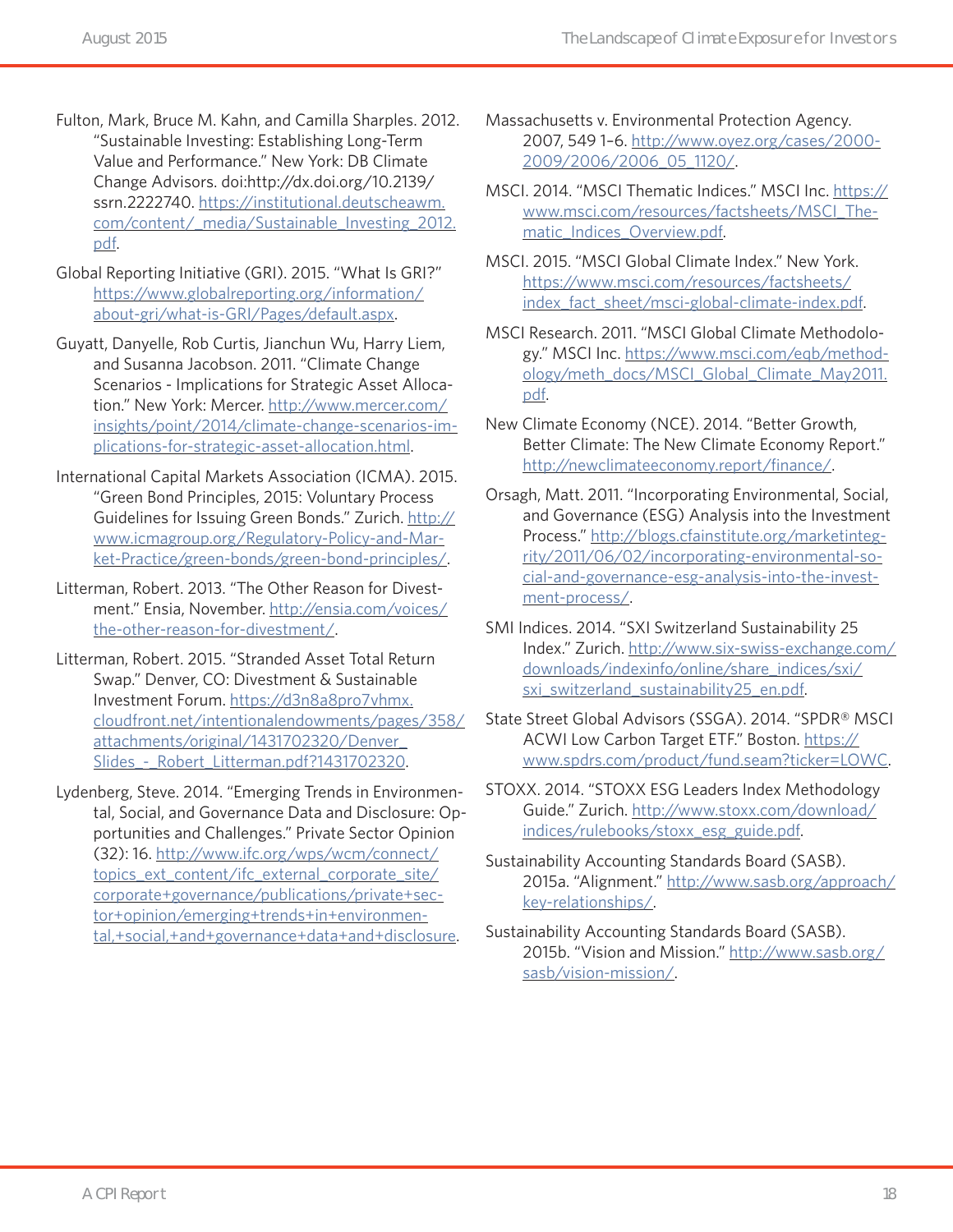# **7. Appendix**

### **7.1 ESG tools and tool providers: additional information**

We explored four of the largest and most recognized tool providers in the space: Bloomberg, MSCI, Sustainalytics, and TruCost, through trial access to the tools and underlying data. These trials helped us gain first-hand experience of prominent ESG tools and enhanced our understanding of the landscape of climate exposure and current tools and functionality available to investors today.

### **7.1.1 BLOOMBERG'S ESG TOOLKIT**

Bloomberg's financial products provide information for investors and portfolio managers. This also includes a suite of ESG functionality, ranging from ESG rankings and assessments to ESG data integrated into traditional Bloomberg Professional ("Bloomberg Terminal") functions and downloadable Excel models of particular ESG factors. Below is a selection of offerings.

- *Using ESG fields integrated into Bloomberg Professional ("Bloomberg Terminal"):*
	- » The **PORT** function assesses existing portfolios using ESG metrics and benchmarks sourced through Bloomberg's data.
	- » The **Equity Screening Tool** determines a universe of equities based on desired ESG parameters, such as total greenhouse gas emissions per MBOE, or water usage.
- *Downloadable Excel tools:*
	- » The **ESG Risk Scorecard** scores companies on how much ESG disclosure data they provide relative to how much was desired. This is among Bloomberg's most popular ESG tools, and it measures the magnitude and level of disclosure – when available.
	- » The **ESG Valuation Tool** assigns costs to future ESG performance using measurable, priced metrics.
	- » The **Equity Relative Valuation Tool** provides historical context to valuation multiples.
	- » The **Carbon Risk Valuation Tool** attempts to illustrate the potential impact on earnings and

share price of oil companies, under a variety of different oil price scenarios.

- *Leveraging Bloomberg's research:*
	- » **Bloomberg Intelligence** is Bloomberg's research group, which provides in-house analysis and data on a variety of different ESG topics.
	- » **Bloomberg New Energy Finance (BNEF)** provides clean-energy specific research and analysis. The product includes project-level data on renewable energy investments globally, including entities involved, financing terms, technology used, news coverage, and other relevant project-level information.
	- » The **Bloomberg Portfolio & Risk Analytics** platform helps users analyze a portfolio's carbon footprint and compare it with a given benchmark. Portfolio tools include optimization models to analyze the reallocations necessary to transition to low and zero carbon investment portfolios, as well as the corresponding costs, risks, and performance attributes.
- *Bloomberg App Portal:* Bloomberg allows third party software producers to create tools and products.
	- » An example of one of these apps is the **South Pole Carbon Portfolio Screener**. The screener allows an investor to approximate the greenhouse gas footprint for any listed company.

While we can't comment on the breadth or depth of their ESG data coverage, we know that the data is built both from Bloomberg's ESG data and research as well as from third-party ESG analyses from sources like Sustainalytics and TruCost. Links from the data fields allow the user to access the original source of each data point. We do not know, however, if Bloomberg has any tool like TruCost's Environmentally Extended Input Output (EEIO) model to deal with missing data (see more on EEIO in the TruCost section below). To access these tools, however, investors need Bloomberg Terminal access a subscription that costs at least \$20,000 per year, which may be a prohibitively expensive for investors with less capital to allocate to analytical resources.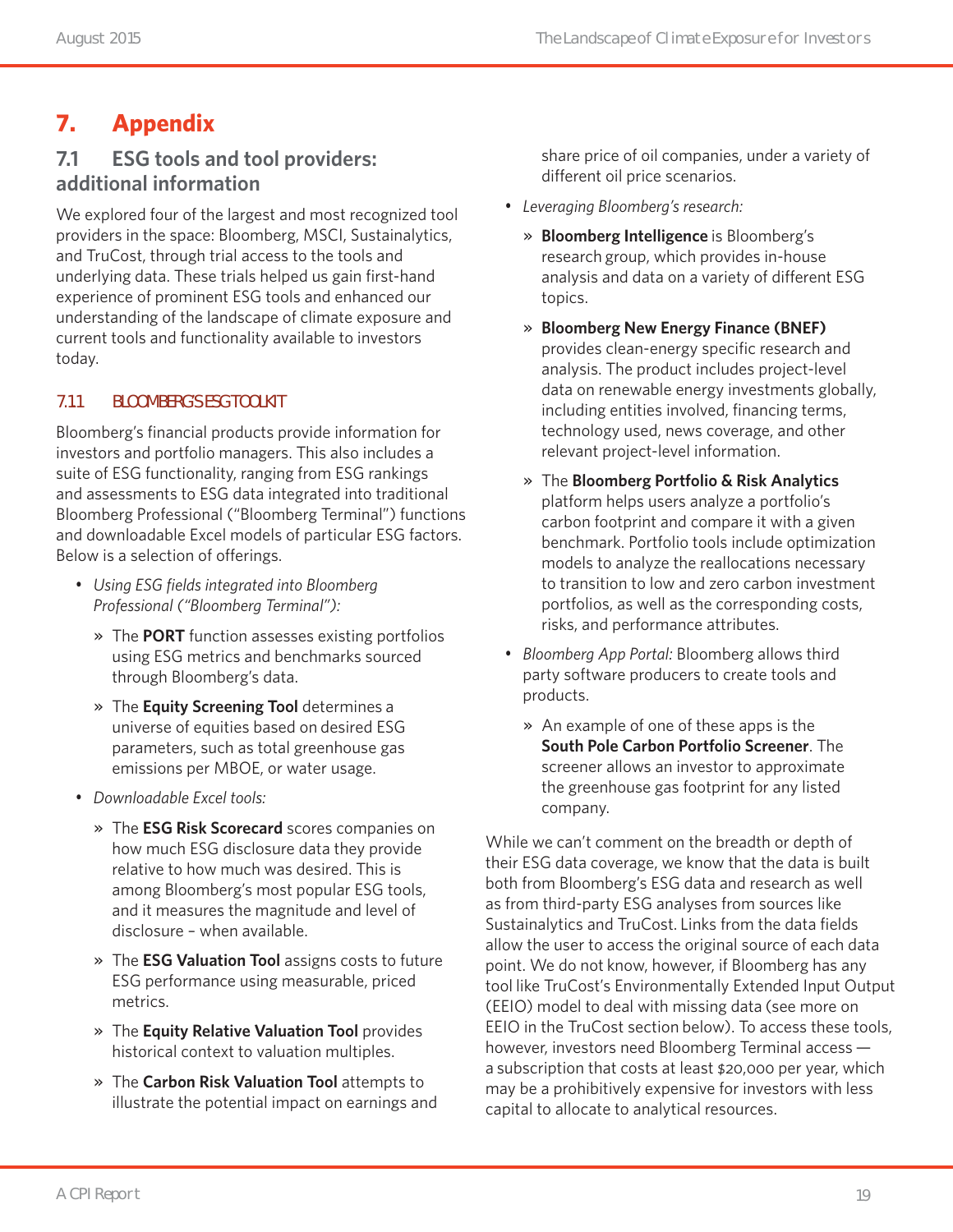#### **7.1.2 MSCI'S ESG MANAGER**

MSCI offers its ESG Manager for investors interested in ESG data and related insights. It allows investors to conduct industry best-in-class comparisons, and provides risk intensity scores by sector. Its base is four integrated components:

- The **ESG Intangible Value Assessment,** which analyzes companies' financially material risks and opportunities arising from ESG factors. The IVA differentiates companies on medium- to long-term value or non-financial risks, and rates and ranks each company against its peers.
- The **ESG Impact Monitor** tracks instances where companies are involved in controversies or have breached global standards (which may be environment or sustainability related), and are scored accordingly.
- The **ESG Business Involvement Screening Research** provides the total company revenue derived from involvement in the majority of the 17 business activities covered. Users can screen against companies which exceed a certain revenue threshold.
- The **MSCI ESG Government Ratings** assess country-level exposure to ESG risk factors.

MSCI also uses data from ESG Manager to create their ESG and environmental indexes.

#### **7.1.3 TRUCOST'S EBOARD**

TruCost focuses helping clients by understanding the economic consequences of natural capital dependency across companies, products, supply chains, and investments. TruCost's EBoard has five core components:

• The **Screening Tool** is used to describe the universe of data for the user.

- **Company Analysis** is used to assess the natural capital risk and opportunity across different metrics (geography, sector, etc.)
- Investors use **Portfolio Analysis** to import their portfolios and assess their risk against TruCost's natural capital data.
- The **Company Briefing Search** provides company documents.
- The **Calculator Tool** calculates the valuation or cost of a natural resource, and models it under different scenarios. For instance, a user can place a value on the average global cost of environmental damage caused by a tonne of greenhouse gas emissions.

Data from TruCost's proprietary Environmental Register underlies the EBoard. The Register includes metrics pertaining to natural capital (including emissions, water, and waste data) and greenhouse gas protocol scope coverage. TruCost estimates that its data covers roughly 93% of the global public equity market capitalization. TruCost also fills holes in natural capital disclosures with values generated by their Environmentally Extended Input Output (EEIO) model.

#### **7.1.4 SUSTAINALYTICS**

Similar to TruCost, Sustainalytics focuses on providing ESG and sustainability research and analysis to clients. For investors, they provide insights into markets, industries, and financial products (e.g. indexes), emphasizing relative comparisons and rankings of companies against peers and top ESG performers. Delivered to clients in clear, concise reports, the calculation for these scores can be manually adjusted by users to fit specific portfolio requirements.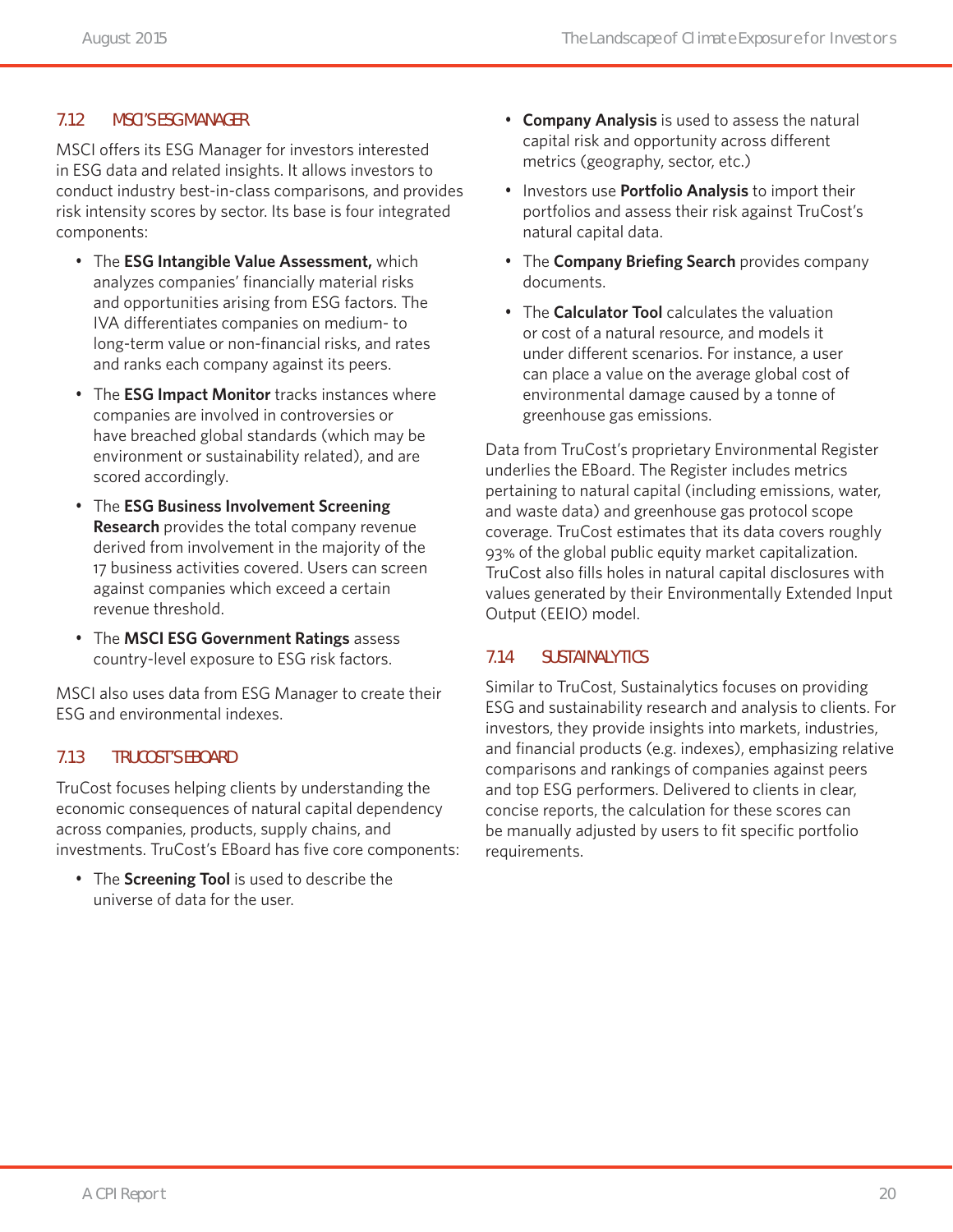| Appendix Table 1: Matrix of ESG actors<br>7.2                   |                                 |                                                                                                                                                                              | ESG disclosure and standard-setting organizations: matrix of actors                                                                                  |        |                                          |                                                                             |                                                                |                           |                              |
|-----------------------------------------------------------------|---------------------------------|------------------------------------------------------------------------------------------------------------------------------------------------------------------------------|------------------------------------------------------------------------------------------------------------------------------------------------------|--------|------------------------------------------|-----------------------------------------------------------------------------|----------------------------------------------------------------|---------------------------|------------------------------|
| <b>ORGANIZATION</b>                                             | <b>FOUNDED/</b><br><b>BEGAN</b> | <b>ORGANIZATION</b><br><b>ORIGINATING</b><br><b>PARENT/</b>                                                                                                                  | <b>DESCRIPTION</b>                                                                                                                                   | GEO    | SCOPE                                    | TARGET<br>DISCLOSURE<br>OR ACTION<br><b>ACTION</b>                          | <b>REPORTERS</b><br>TARGET                                     | <b>TARGET</b><br>AUDIENCE | <b>TYPE OF</b><br><b>ORG</b> |
| <b>Standards Board</b><br>Accounting<br>Sustainability<br>(SVS) | <b>IIDZ AIN</b>                 | Responsible<br>Harvard University<br>Initiative for<br>Investment (IRI) at                                                                                                   | standards for sustainability<br>financial disclosures within<br>(e.g., 10-K, 20-F)<br>traditional financial reporting<br>Industry-specific technical | $\sum$ | specific<br>Industry                     | financial filing<br>yilidaninability<br>Mandatory                           | exchanges<br>traded on US<br>companies<br>Public               | Investors                 | <b>501(c)3</b>               |
| Project (CDP)<br>Carbon Disclosure                              | 2000                            | N/A                                                                                                                                                                          | of performance<br>other environmental metrics<br>emissions, water use, and<br>for corporations to disclose<br>Frameworks/ questionnaires             | 르      | specific<br>pue<br>brogram-<br>Industry- | <u>questionnaires</u><br>carbon/water<br>company<br>Voluntary<br>resource   | private<br>companies<br>Public and                             | stakeholders<br>$\geq$    | <b>DED</b>                   |
| Initiative (GRI)<br>Global Reporting                            | <b>/661</b>                     | <b>Ceres</b>                                                                                                                                                                 | framework for sustainability<br>reporting.<br>reporting; the most adopted<br>corporate sustainability<br>Reporting guidelines for                    | 편      | General                                  | <b>Sustainability</b><br>Ireport<br>comprehensive<br>Voluntary              | private<br>companies<br>Public and                             | stakeholders<br>$\geq$    | <b>DED</b>                   |
| (INPRI)<br>Principles for<br>Investment<br>Responsible          | <b>2005</b>                     | <b>United Nations</b>                                                                                                                                                        | adopt to build a more sus-<br>tainable financial system<br>Guidelines for investors to                                                               | 프      | General                                  | network<br>investor<br>Voluntary                                            | Investors                                                      | stakeholders<br>$\geq$    | Initiative<br>International  |
| (IRC)<br>Reporting Council<br>International<br>Integrated       | August 2010                     | <b>Sustainability</b><br>Accounting tor<br>Prince of Wales<br>Accountants<br>Federation of<br>Reporting Initiative<br>Project, the Global<br>International<br>(GRI), and the | annual reports<br>work, often used incorporate<br>tainability reporting trame-<br>Integrated financial and sus-                                      | 프      | General                                  | <b>report</b><br>sustainability<br>financial and<br>integrated<br>Voluntary | exchanges<br>Public<br>international<br>traded on<br>companies | Investors                 | <b>NGO</b>                   |
| on Climate Risk<br>(INCR)<br>Investor Network                   | 2003                            | <b>Ceres</b>                                                                                                                                                                 | addressing climate risks<br>investors committed to<br>Network tor institutiona                                                                       | 弖      | General                                  | investor<br>network<br>Voluntary                                            | private<br>Public and<br>companies                             | stakeholders<br>≧         | 501(c)3                      |
|                                                                 |                                 |                                                                                                                                                                              | Sources: SASB 2015a; Baraka 2014; Cohen 2014a; Baraka 2013; Eulitt and Mackey 2013; BrownFlynn 2014; Cohen 2014; Ceres 2015; SASB 2015b; GRI 2015.   |        |                                          |                                                                             |                                                                |                           |                              |